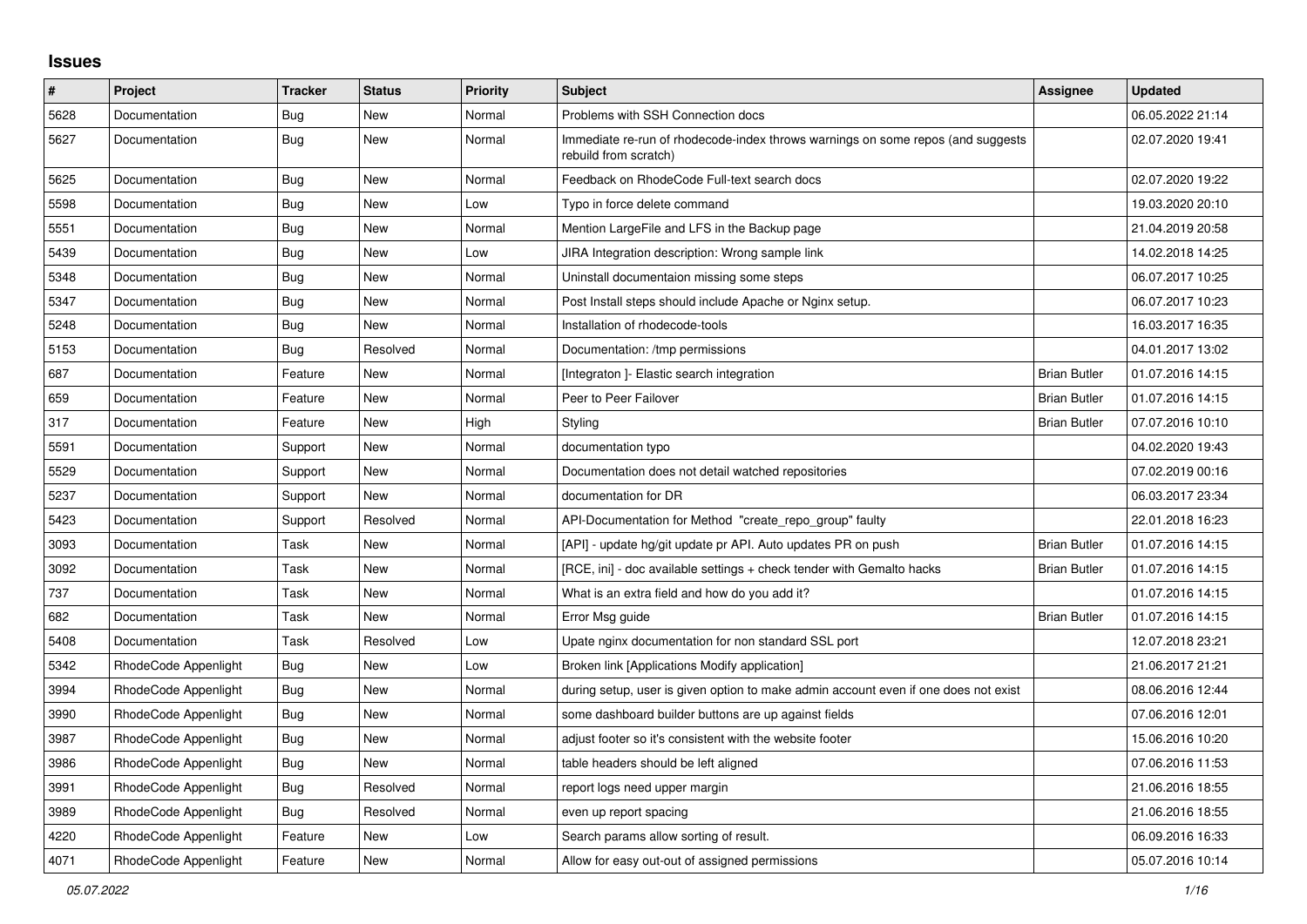| $\overline{\boldsymbol{H}}$ | Project              | <b>Tracker</b> | <b>Status</b> | Priority | Subject                                                                                                     | <b>Assignee</b> | <b>Updated</b>   |
|-----------------------------|----------------------|----------------|---------------|----------|-------------------------------------------------------------------------------------------------------------|-----------------|------------------|
| 4064                        | RhodeCode Appenlight | Feature        | New           | Normal   | Create a multiple action feature for Reports and Logs lists                                                 |                 | 30.06.2016 15:18 |
| 4063                        | RhodeCode Appenlight | Feature        | <b>New</b>    | Normal   | add option to specify custom value in dashboard select                                                      |                 | 30.06.2016 15:17 |
| 4062                        | RhodeCode Appenlight | Feature        | New           | Normal   | A way to see browser breakdown for an error                                                                 |                 | 30.06.2016 15:16 |
| 4061                        | RhodeCode Appenlight | Feature        | New           | Normal   | Timezone for applications                                                                                   |                 | 30.06.2016 15:16 |
| 4060                        | RhodeCode Appenlight | Feature        | <b>New</b>    | Normal   | Replayable requests                                                                                         |                 | 30.06.2016 15:15 |
| 4059                        | RhodeCode Appenlight | Feature        | New           | Normal   | Server Monitoring                                                                                           |                 | 30.06.2016 15:15 |
| 4057                        | RhodeCode Appenlight | Feature        | New           | Normal   | Negation option for search filter                                                                           |                 | 30.06.2016 15:12 |
| 4056                        | RhodeCode Appenlight | Feature        | New           | Normal   | Optionally allow to filter graphs per machine in dashboard                                                  |                 | 30.06.2016 15:12 |
| 4017                        | RhodeCode Appenlight | Feature        | <b>New</b>    | Low      | application logos need help                                                                                 |                 | 14.06.2016 11:52 |
| 4052                        | RhodeCode Appenlight | Task           | <b>New</b>    | Normal   | release fixes                                                                                               | Marcin Lulek    | 29.06.2016 12:14 |
| 5682                        | RhodeCode CE/EE      | Bug            | New           | Normal   | Login Page stuck until page is refreshed                                                                    |                 | 30.06.2022 20:31 |
| 5680                        | RhodeCode CE/EE      | Bug            | New           | High     | Inconsistent timezone display                                                                               |                 | 20.04.2022 14:15 |
| 5679                        | RhodeCode CE/EE      | Bug            | <b>New</b>    | Normal   | Data directory continues to grow until it fills disk partition                                              |                 | 25.04.2022 11:42 |
| 5672                        | RhodeCode CE/EE      | <b>Bug</b>     | New           | Normal   | Unable to browse git repository folders with # in names                                                     |                 | 16.12.2021 18:13 |
| 5670                        | RhodeCode CE/EE      | <b>Bug</b>     | New           | Normal   | Repo-level administrators can usurp owner of repoistory                                                     |                 | 01.12.2021 16:18 |
| 5664                        | RhodeCode CE/EE      | Bug            | New           | Normal   | Regression: When assigning permissions, cannot see own group in auto-complete<br>without special conditions |                 | 29.07.2021 10:49 |
| 5662                        | RhodeCode CE/EE      | Bug            | <b>New</b>    | Normal   | Full text search not working due to crash in whoosh                                                         |                 | 07.06.2022 08:31 |
| 5657                        | RhodeCode CE/EE      | <b>Bug</b>     | New           | Normal   | Error in maintenance page                                                                                   |                 | 30.03.2021 15:09 |
| 5654                        | RhodeCode CE/EE      | Bug            | New           | Normal   | Comment formatting broken when containing $@$ in a code block                                               |                 | 24.02.2021 12:10 |
| 5649                        | RhodeCode CE/EE      | Bug            | <b>New</b>    | Normal   | test-file-upload                                                                                            |                 | 17.12.2020 23:08 |
| 5645                        | RhodeCode CE/EE      | Bug            | <b>New</b>    | High     | Rhodecode returns 400 Bad request on huge mercurial repos                                                   |                 | 18.12.2020 06:29 |
| 5644                        | RhodeCode CE/EE      | Bug            | New           | Normal   | PR inks to comments not working if files are collapsed                                                      |                 | 02.12.2020 10:42 |
| 5632                        | RhodeCode CE/EE      | <b>Bug</b>     | New           | Normal   | Missing Parent Folder for Personal Repo lacks proper handling                                               |                 | 03.08.2020 07:56 |
| 5630                        | RhodeCode CE/EE      | Bug            | New           | Normal   | Inline comments do not follow the line of code                                                              |                 | 21.07.2020 11:25 |
| 5629                        | RhodeCode CE/EE      | Bug            | <b>New</b>    | Normal   | Diff truncated on small files                                                                               |                 | 21.07.2020 08:58 |
| 5626                        | RhodeCode CE/EE      | <b>Bug</b>     | New           | Normal   | Whoosh full-text indexing is fully indexing all repos, not recognizing forks                                |                 | 02.07.2020 19:24 |
| 5624                        | RhodeCode CE/EE      | <b>Bug</b>     | New           | Normal   | Timeout when trying to test SMTP email configuration                                                        |                 | 01.07.2020 20:01 |
| 5612                        | RhodeCode CE/EE      | <b>Bug</b>     | New           | Low      | CPU cores getting maxed out by VCSServer on Repository Size request                                         |                 | 03.10.2021 23:25 |
| 5590                        | RhodeCode CE/EE      | Bug            | New           | Normal   | Pull Request creation takes 2 minutes                                                                       |                 | 28.05.2020 20:48 |
| 5588                        | RhodeCode CE/EE      | <b>Bug</b>     | New           | Normal   | wrong rendering of issue tracker pattern                                                                    |                 | 29.01.2020 11:24 |
| 5570                        | RhodeCode CE/EE      | Bug            | New           | Normal   | Remap repositories always fail in RhodeCode community                                                       |                 | 04.10.2019 14:50 |
| 5559                        | RhodeCode CE/EE      | <b>Bug</b>     | New           | Normal   | Timezone handling issue on repos list                                                                       |                 | 07.07.2019 22:19 |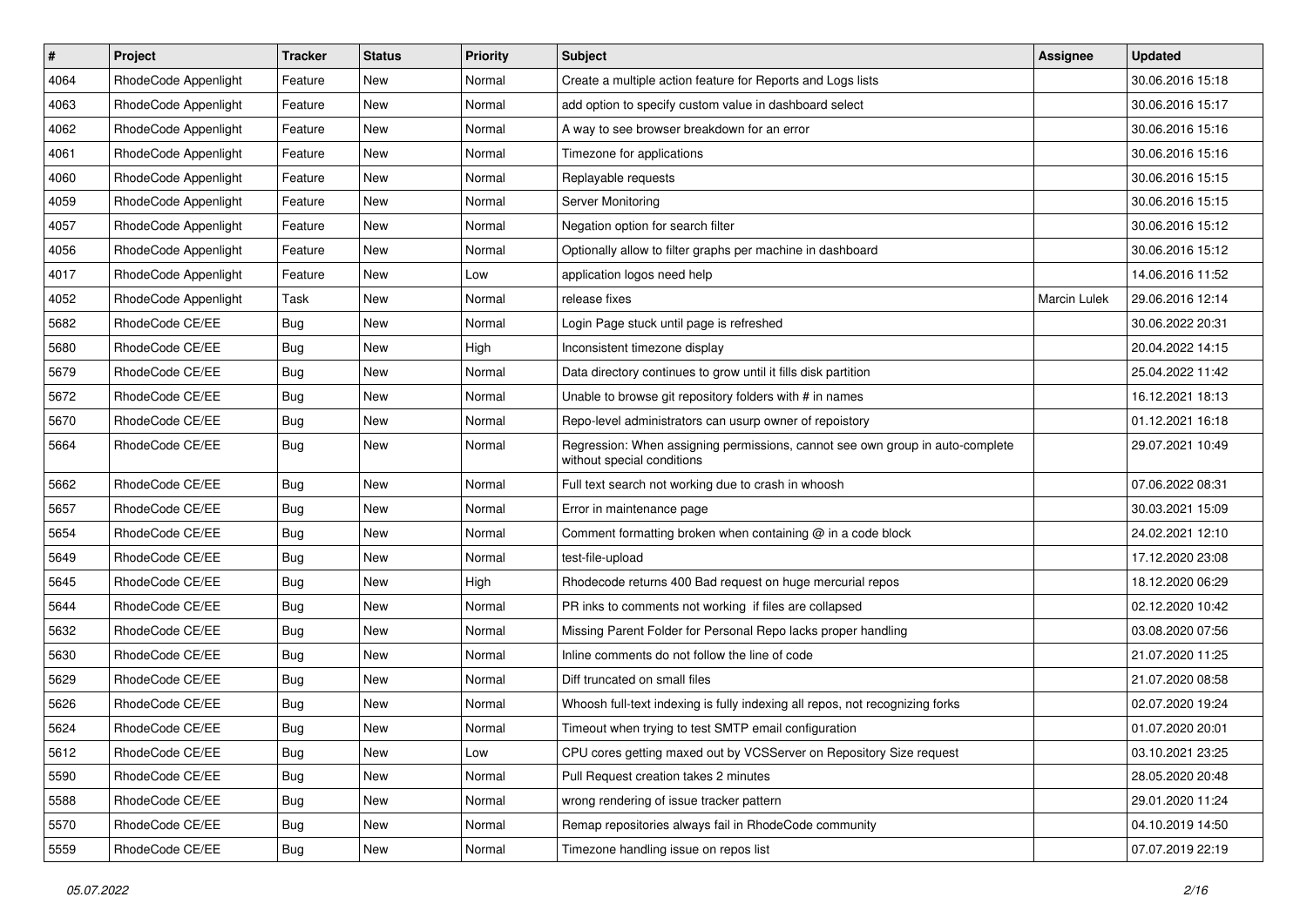| $\#$ | Project         | Tracker    | <b>Status</b> | <b>Priority</b> | <b>Subject</b>                                                                                                                                                                       | Assignee                     | <b>Updated</b>   |
|------|-----------------|------------|---------------|-----------------|--------------------------------------------------------------------------------------------------------------------------------------------------------------------------------------|------------------------------|------------------|
| 5556 | RhodeCode CE/EE | Bug        | New           | Normal          | After upgrade RhodeCode Enterprise, pull request via API adds repo owner as<br>default reviewer                                                                                      |                              | 01.01.2020 13:09 |
| 5553 | RhodeCode CE/EE | Bug        | New           | Normal          | Exceptions Tracker - Exception ID: 140095575901360 after upgrade to the lastes<br>version                                                                                            | Thierry<br>Wynsdau           | 10.07.2019 10:33 |
| 5550 | RhodeCode CE/EE | Bug        | New           | Normal          | 500 Internal Server Error   The server has either erred or is incapable of performing<br>the requested operation.                                                                    |                              | 18.04.2019 17:12 |
| 5547 | RhodeCode CE/EE | <b>Bug</b> | New           | Normal          | UI not consistent between Firefox and Chrome                                                                                                                                         |                              | 01.03.2019 23:35 |
| 5545 | RhodeCode CE/EE | Bug        | New           | Normal          | Merge commit to contain the username/reponame of the origin                                                                                                                          |                              | 28.02.2019 13:46 |
| 5540 | RhodeCode CE/EE | <b>Bug</b> | New           | Normal          | Rhode Code 4.15.2 VCS Caching(?) behaviour                                                                                                                                           |                              | 25.02.2019 17:01 |
| 5538 | RhodeCode CE/EE | <b>Bug</b> | New           | Normal          | internal server error (UnicodeDecodeError) during rhodecode-index request                                                                                                            |                              | 20.02.2019 14:43 |
| 5524 | RhodeCode CE/EE | <b>Bug</b> | New           | High            | Cannot log into RhodeCode anymore                                                                                                                                                    |                              | 15.01.2019 17:08 |
| 5519 | RhodeCode CE/EE | Bug        | New           | High            | User unable to fork the repo despite setting Repository Forking to Disabled                                                                                                          |                              | 11.12.2018 22:21 |
| 5512 | RhodeCode CE/EE | <b>Bug</b> | New           | Normal          | Show commit phase in summary view                                                                                                                                                    |                              | 09.11.2018 21:37 |
| 5510 | RhodeCode CE/EE | Bug        | New           | High            | AssertionError: unexpected parameters: user agent & hook type                                                                                                                        |                              | 31.07.2021 11:14 |
| 5509 | RhodeCode CE/EE | <b>Bug</b> | New           | Normal          | Remove `limportant attributes` from UI elements                                                                                                                                      |                              | 07.12.2018 07:40 |
| 5506 | RhodeCode CE/EE | <b>Bug</b> | New           | Normal          | Web UI fonts are not looking good and is difficult to read for people with low vision                                                                                                |                              | 26.10.2018 09:38 |
| 5500 | RhodeCode CE/EE | <b>Bug</b> | New           | Normal          | How to enable/set "RC SKIP HOOKS" to disable svn hooks?                                                                                                                              |                              | 02.10.2018 07:45 |
| 5494 | RhodeCode CE/EE | Bug        | New           | Normal          | rccontrol's python package management causes slow VCS SSH                                                                                                                            |                              | 02.04.2019 11:56 |
| 5492 | RhodeCode CE/EE | <b>Bug</b> | New           | Normal          | VCSServer + SVN 1.10                                                                                                                                                                 |                              | 26.07.2018 15:01 |
| 5475 | RhodeCode CE/EE | <b>Bug</b> | New           | Normal          | Unable to locate user in OpenLDAP directory via Idaps                                                                                                                                |                              | 08.06.2018 20:06 |
| 5471 | RhodeCode CE/EE | Bug        | New           | Normal          | Webhook integration failing: need more than 3 values to unpack                                                                                                                       |                              | 01.06.2018 02:26 |
| 5462 | RhodeCode CE/EE | <b>Bug</b> | New           | Normal          | create_repo api fails with celery enabled                                                                                                                                            |                              | 10.07.2018 17:49 |
| 5460 | RhodeCode CE/EE | Bug        | New           | Low             | Repo creation stuck when remote clone returns partial http code 500                                                                                                                  |                              | 06.07.2018 19:14 |
| 5414 | RhodeCode CE/EE | <b>Bug</b> | New           | High            | When Opening New Pull Request, Target Revision Default Is Undesireable                                                                                                               |                              | 11.04.2018 23:20 |
| 5410 | RhodeCode CE/EE | Bug        | New           | Normal          | After converting to CE, we get the following error when trying to view some repos in<br>the UI: "UnicodeDecodeError: 'ascii' codec can't decode byte" (full error in<br>Description) |                              | 25.01.2018 20:45 |
| 5406 | RhodeCode CE/EE | Bug        | New           | Normal          | <b>Installer Fails</b>                                                                                                                                                               |                              | 01.12.2017 11:52 |
| 5405 | RhodeCode CE/EE | Bug        | New           | Normal          | Add repository from UI leads to HTTP/404                                                                                                                                             |                              | 28.11.2017 11:39 |
| 5371 | RhodeCode CE/EE | <b>Bug</b> | New           | Normal          | Comment times in Pull Requests are off by 1 day                                                                                                                                      |                              | 10.04.2018 15:11 |
| 5257 | RhodeCode CE/EE | Bug        | New           | Normal          | Git repository with big binary file provokes error and strange behavior/memory leak<br>of RH.                                                                                        | Marcin<br>Kuzminski<br>[CTO] | 23.03.2017 22:02 |
| 5227 | RhodeCode CE/EE | <b>Bug</b> | <b>New</b>    | Normal          | 400 during a svn checkout, file with special chars                                                                                                                                   |                              | 23.02.2017 17:43 |
| 5218 | RhodeCode CE/EE | <b>Bug</b> | New           | Normal          | 500 when forking repository, when using special chars in password.                                                                                                                   |                              | 19.02.2017 21:46 |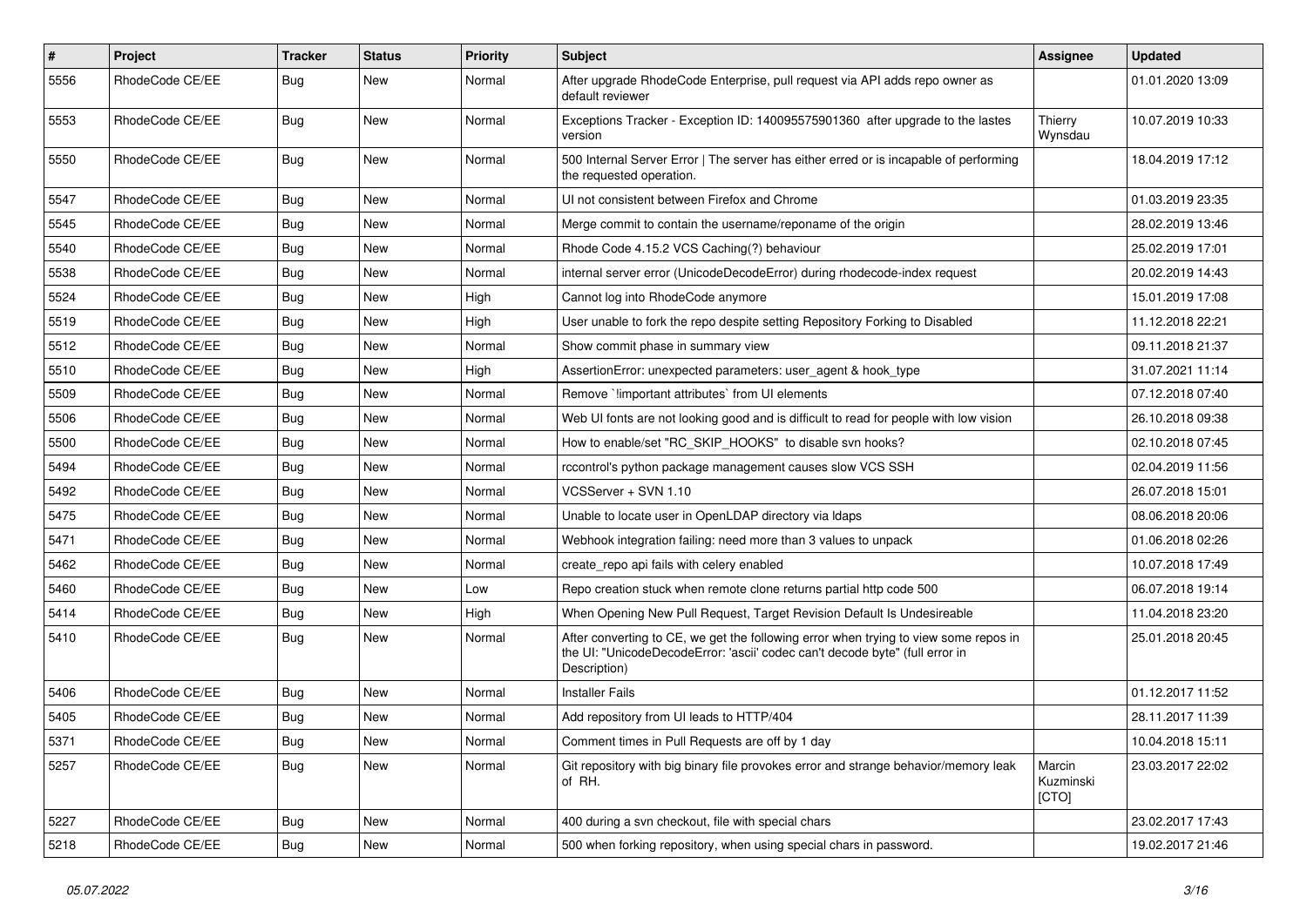| $\vert$ # | Project         | <b>Tracker</b> | <b>Status</b> | <b>Priority</b> | <b>Subject</b>                                                                                                     | <b>Assignee</b>              | <b>Updated</b>   |
|-----------|-----------------|----------------|---------------|-----------------|--------------------------------------------------------------------------------------------------------------------|------------------------------|------------------|
| 4285      | RhodeCode CE/EE | Bug            | New           | Normal          | Intermittent error while trying to create or fork a repository                                                     |                              | 17.10.2016 22:42 |
| 4256      | RhodeCode CE/EE | Bug            | New           | Normal          | [ce, ee, ux] Source code highlight colors conflict with red/green inserted/deleted<br>blocks                       | Daniel D                     | 03.10.2016 05:00 |
| 4255      | RhodeCode CE/EE | Bug            | <b>New</b>    | Normal          | [translation, i18n] translation not being applied to integrations pages                                            |                              | 30.09.2016 15:56 |
| 4208      | RhodeCode CE/EE | <b>Bug</b>     | <b>New</b>    | Normal          | [ce, ee] test errors get hidden by error page                                                                      | Daniel D                     | 14.09.2016 12:00 |
| 4190      | RhodeCode CE/EE | Bug            | New           | Normal          | [tests] fix or remove rst xss inline test                                                                          |                              | 22.08.2016 12:15 |
| 4189      | RhodeCode CE/EE | Bug            | New           | Normal          | Itests, git] count of commit ids is different for git than hg when comparing remote                                |                              | 22.08.2016 12:34 |
| 4188      | RhodeCode CE/EE | Bug            | New           | Normal          | [tests, svn] changeset tests produce different results for svn                                                     |                              | 22.08.2016 09:54 |
| 4154      | RhodeCode CE/EE | Bug            | <b>New</b>    | Low             | [ce, ee] user register via github captcha                                                                          |                              | 05.08.2016 22:51 |
| 4116      | RhodeCode CE/EE | <b>Bug</b>     | New           | High            | [ee] Starting EE or running paster commands like setup-rhodecode does not work<br>without setting LC_ALL properly. |                              | 18.08.2016 21:03 |
| 4109      | RhodeCode CE/EE | Bug            | <b>New</b>    | Normal          | [files] The "switch to commit" widget is broken after using browser back button                                    |                              | 17.04.2018 21:50 |
| 4040      | RhodeCode CE/EE | Bug            | <b>New</b>    | Low             | [ce, ee] logout when logged out causes 403 Cross-site request forgery detected                                     |                              | 23.06.2016 13:40 |
| 3963      | RhodeCode CE/EE | Bug            | New           | Normal          | [ce] Getting a newly added repo via remap/rescan via api gives no data                                             |                              | 27.05.2016 05:02 |
| 3956      | RhodeCode CE/EE | Bug            | New           | Normal          | [ce] - svn commit with all 'None' properties (author, message, etc.)                                               |                              | 23.05.2016 17:22 |
| 3939      | RhodeCode CE/EE | Bug            | New           | Normal          | [ux] changelog filter blank after going back in browser                                                            |                              | 18.05.2016 14:50 |
| 3923      | RhodeCode CE/EE | Bug            | New           | Normal          | odd exception on running internal-code                                                                             |                              | 09.08.2016 10:54 |
| 3922      | RhodeCode CE/EE | <b>Bug</b>     | <b>New</b>    | Normal          | svn backend returns different diff to git/hg backends                                                              |                              | 11.05.2016 14:29 |
| 3615      | RhodeCode CE/EE | Bug            | New           | Low             | (OperationalError) too many SQL variables on admin journal page                                                    |                              | 06.05.2016 11:45 |
| 3483      | RhodeCode CE/EE | Bug            | <b>New</b>    | Normal          | oauth: disable 3rd party registration if RhodeCode registration is disabled                                        | Marcin<br>Kuzminski<br>[CTO] | 13.04.2016 12:13 |
| 3441      | RhodeCode CE/EE | Bug            | <b>New</b>    | Normal          | [ux] clicking on line in file view scrolls to that line                                                            |                              | 05.04.2016 13:35 |
| 3382      | RhodeCode CE/EE | Bug            | New           | Normal          | download superrepo with subrepos                                                                                   |                              | 25.03.2016 01:30 |
| 3351      | RhodeCode CE/EE | Bug            | <b>New</b>    | Normal          | Duplicate IP whitelist entry shows error flash                                                                     |                              | 21.03.2016 15:54 |
| 3334      | RhodeCode CE/EE | <b>Bug</b>     | New           | Normal          | Attempt to edit .coveragerc through the online file editor                                                         |                              | 17.03.2016 13:49 |
| 3250      | RhodeCode CE/EE | Bug            | New           | Normal          | Posting a comment message is very slow !                                                                           |                              | 17.03.2016 12:57 |
| 3022      | RhodeCode CE/EE | Bug            | <b>New</b>    | Normal          | SVN support with repositories groups                                                                               |                              | 26.07.2016 18:25 |
| 5399      | RhodeCode CE/EE | Bug            | In Progress   | High            | Issues with Git LFS integration                                                                                    |                              | 07.07.2019 22:21 |
| 4110      | RhodeCode CE/EE | <b>Bug</b>     | In Progress   | Normal          | [ce, ee] repos can be named _admin, _static                                                                        | Daniel D                     | 20.07.2016 19:51 |
| 4035      | RhodeCode CE/EE | <b>Bug</b>     | In Progress   | Normal          | failed to create whoosh index                                                                                      | Marcin<br>Kuzminski<br>[CTO] | 06.07.2016 00:04 |
| 3372      | RhodeCode CE/EE | <b>Bug</b>     | In Progress   | High            | [Idap, groups] Customer gets an empty list of groups                                                               | Mikhail<br>Chernykh          | 08.06.2016 11:32 |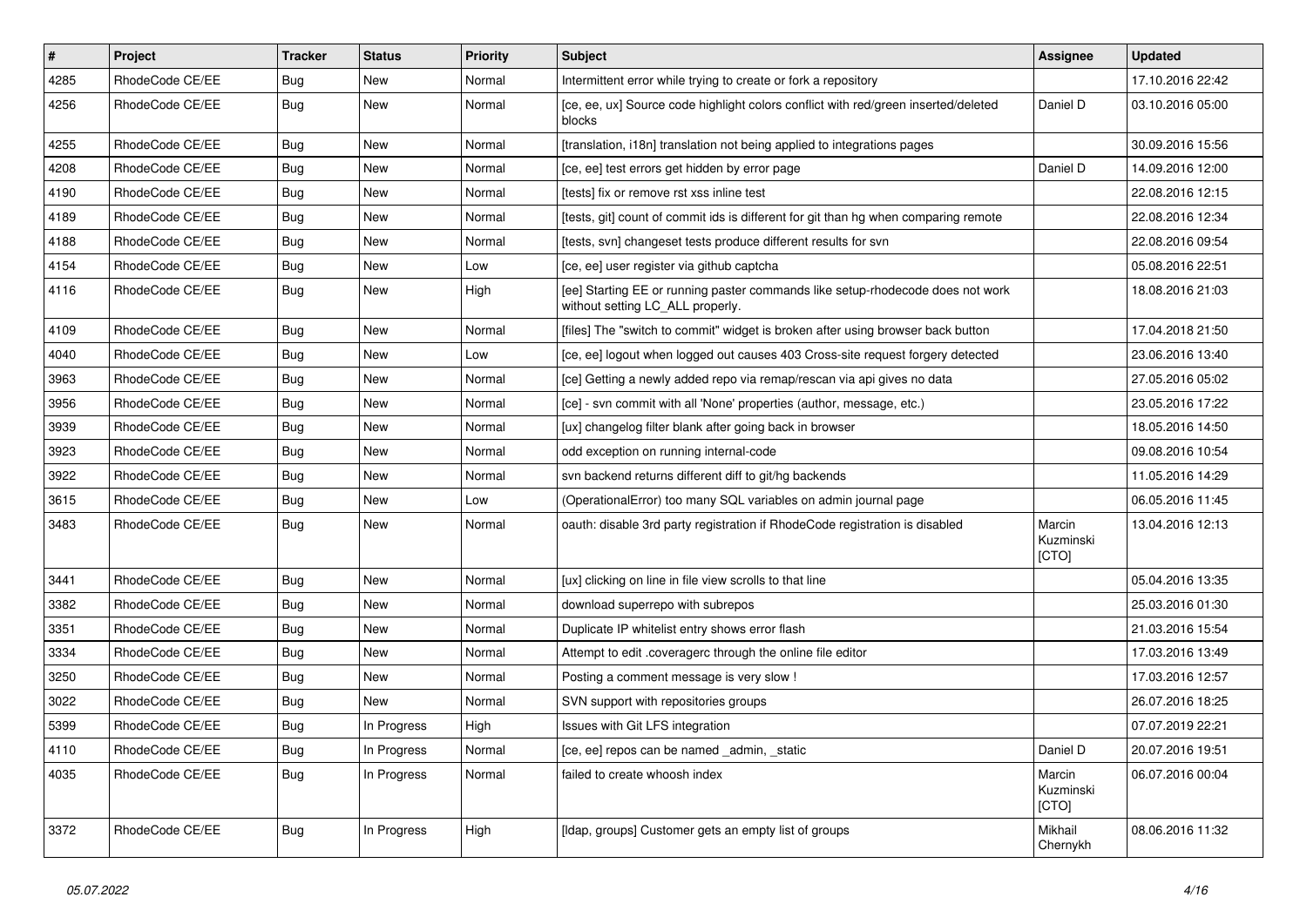| $\sharp$ | Project         | Tracker    | <b>Status</b> | <b>Priority</b> | <b>Subject</b>                                                                                                                       | Assignee            | Updated          |
|----------|-----------------|------------|---------------|-----------------|--------------------------------------------------------------------------------------------------------------------------------------|---------------------|------------------|
| 5669     | RhodeCode CE/EE | <b>Bug</b> | Resolved      | Normal          | Mercurial commit messages doesn't show cyrillic symbols                                                                              |                     | 01.10.2021 10:39 |
| 5656     | RhodeCode CE/EE | Bug        | Resolved      | Normal          | Error for branch permission page                                                                                                     |                     | 30.04.2021 08:53 |
| 5655     | RhodeCode CE/EE | <b>Bug</b> | Resolved      | Normal          | New public gist's id is always auto generated                                                                                        |                     | 01.07.2021 12:06 |
| 5652     | RhodeCode CE/EE | Bug        | Resolved      | Normal          | Pull Requests: when title and descriptions contains character [] {} and () index out of<br>bound when attempting to comment/approve. |                     | 30.04.2021 08:53 |
| 5651     | RhodeCode CE/EE | <b>Bug</b> | Resolved      | Normal          | Pull requests can get stuck if the diff is too large (it was created by mistake but we<br>can't open it to delete it)                |                     | 30.04.2021 08:53 |
| 5636     | RhodeCode CE/EE | <b>Bug</b> | Resolved      | High            | Remap and Rescan 500 Internal Server Error                                                                                           |                     | 30.04.2021 08:53 |
| 5634     | RhodeCode CE/EE | <b>Bug</b> | Resolved      | Normal          | Quick Search Toolbar bugs out if pull request contains unicode double quote<br>character "                                           |                     | 12.10.2020 23:13 |
| 5633     | RhodeCode CE/EE | Bug        | Resolved      | Normal          | Moderately large pull requests fail because inefficient use of reviewer_data_json<br>column in pull requests table                   |                     | 12.10.2020 23:13 |
| 5623     | RhodeCode CE/EE | Bug        | Resolved      | Normal          | Credentials for remote repository URL leaking in Repository Header                                                                   |                     | 22.07.2020 00:47 |
| 5622     | RhodeCode CE/EE | <b>Bug</b> | Resolved      | High            | Upgrade from 4.18.3 to 4.19.3 broke all PRs                                                                                          |                     | 28.07.2020 16:44 |
| 5621     | RhodeCode CE/EE | Bug        | Resolved      | Urgent          | $LDAP + User Groups authentication playing not working after upgrade to 4.19.x$                                                      |                     | 15.06.2020 17:56 |
| 5620     | RhodeCode CE/EE | <b>Bug</b> | Resolved      | Normal          | Regression of mail rendering in Thunderbird                                                                                          |                     | 15.06.2020 16:45 |
| 5619     | RhodeCode CE/EE | <b>Bug</b> | Resolved      | Normal          | Setting Landing Commit to SVN Trunk results in Files tab hitting a 404                                                               |                     | 04.06.2020 23:51 |
| 5610     | RhodeCode CE/EE | <b>Bug</b> | Resolved      | Normal          | Files navigation looses the at= <name> marker</name>                                                                                 | Daniel D            | 03.10.2021 23:23 |
| 5608     | RhodeCode CE/EE | <b>Bug</b> | Resolved      | High            | svn+ssh user set incorrectly                                                                                                         | Daniel D            | 31.03.2020 18:21 |
| 5606     | RhodeCode CE/EE | <b>Bug</b> | Resolved      | High            | SVN + ssh subdirectory failure                                                                                                       | Daniel D            | 09.04.2020 03:29 |
| 5605     | RhodeCode CE/EE | <b>Bug</b> | Resolved      | Normal          | Cannot set subversion compatibility to 1.10                                                                                          |                     | 30.03.2020 17:27 |
| 5604     | RhodeCode CE/EE | <b>Bug</b> | Resolved      | High            | Search error on second result page                                                                                                   | Daniel D            | 30.03.2020 16:01 |
| 5599     | RhodeCode CE/EE | <b>Bug</b> | Resolved      | Normal          | SVN navigation to trunk fails                                                                                                        | Daniel D            | 04.04.2020 11:21 |
| 5596     | RhodeCode CE/EE | <b>Bug</b> | Resolved      | Normal          | Pull Request duplicated after description edit                                                                                       |                     | 14.04.2020 13:28 |
| 5594     | RhodeCode CE/EE | <b>Bug</b> | Resolved      | Normal          | Credentials in Repository Settings for Pull requests are exposed                                                                     |                     | 28.05.2020 20:25 |
| 5587     | RhodeCode CE/EE | <b>Bug</b> | Resolved      | Normal          | Broken metatags in 4.18.1                                                                                                            | <b>Marcin Lulek</b> | 29.01.2020 11:46 |
| 5579     | RhodeCode CE/EE | <b>Bug</b> | Resolved      | Normal          | JS bug when a commit message can be parsed as a number                                                                               | Daniel D            | 20.01.2020 10:04 |
| 5576     | RhodeCode CE/EE | <b>Bug</b> | Resolved      | High            | Hosting many repositories                                                                                                            | Craig Fairhurst     | 12.02.2020 12:55 |
| 5575     | RhodeCode CE/EE | <b>Bug</b> | Resolved      | Low             | Filtering username containing '-' does not work in Admin audit log panel                                                             |                     | 20.01.2020 10:04 |
| 5573     | RhodeCode CE/EE | <b>Bug</b> | Resolved      | Normal          | Wrong notification Base Url for Email-Integrations                                                                                   |                     | 16.01.2020 08:53 |
| 5571     | RhodeCode CE/EE | Bug        | Resolved      | Normal          | redmine does not work with firefox any more                                                                                          |                     | 25.10.2019 12:38 |
| 5569     | RhodeCode CE/EE | <b>Bug</b> | Resolved      | Normal          | SshWrapper error                                                                                                                     |                     | 21.01.2020 02:02 |
| 5567     | RhodeCode CE/EE | Bug        | Resolved      | High            | Error after PR was updated                                                                                                           |                     | 20.01.2020 10:04 |
| 5561     | RhodeCode CE/EE | <b>Bug</b> | Resolved      | Normal          | PR diff doesn't update when target changes                                                                                           |                     | 21.05.2020 11:53 |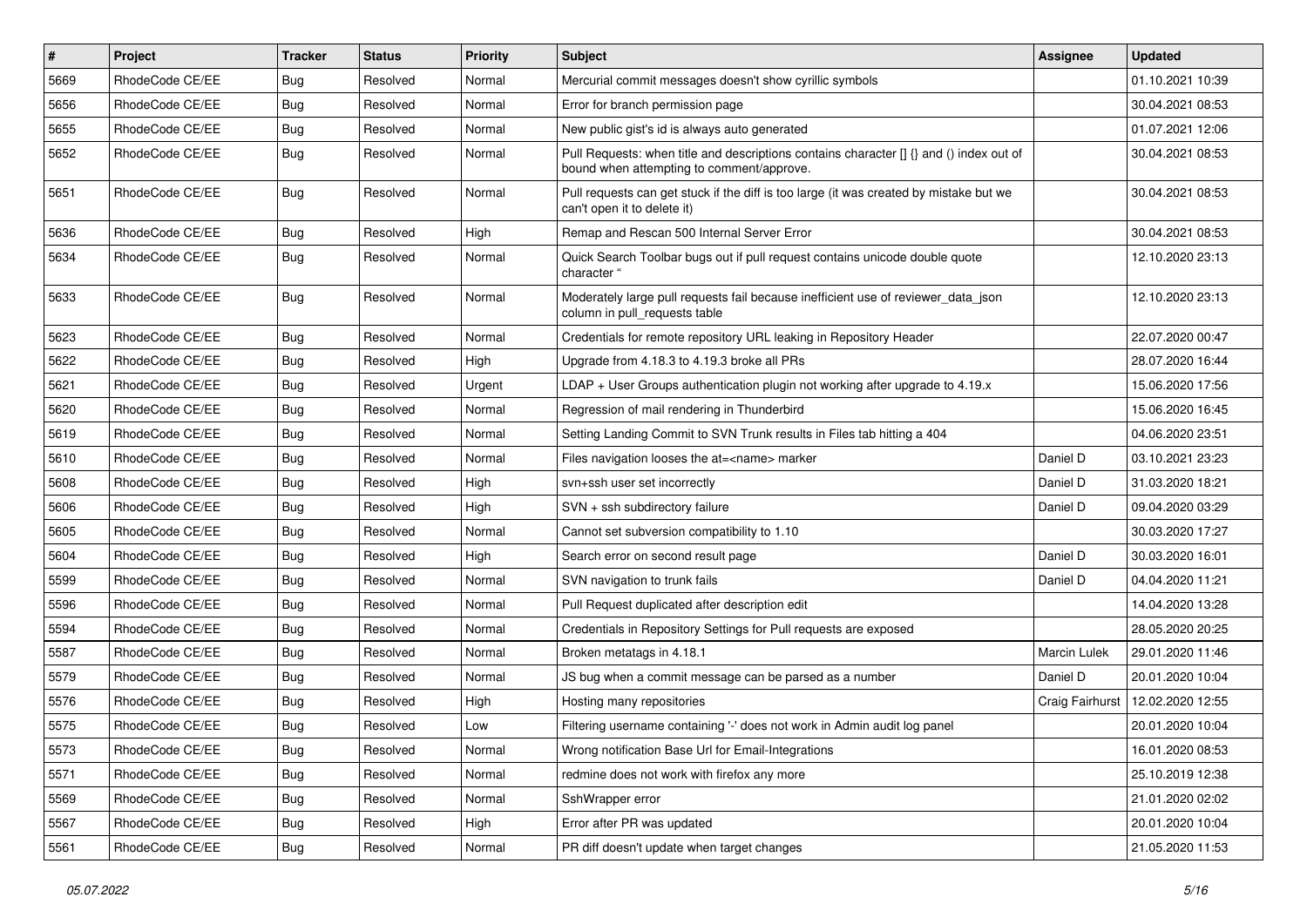| $\pmb{\#}$ | Project         | <b>Tracker</b> | <b>Status</b> | <b>Priority</b> | Subject                                                                                 | <b>Assignee</b>    | <b>Updated</b>   |
|------------|-----------------|----------------|---------------|-----------------|-----------------------------------------------------------------------------------------|--------------------|------------------|
| 5560       | RhodeCode CE/EE | <b>Bug</b>     | Resolved      | High            | Check all permission API function to flush caches for auth perms                        |                    | 08.06.2021 23:56 |
| 5558       | RhodeCode CE/EE | Bug            | Resolved      | Low             | Commit compare window covers text                                                       |                    | 08.07.2019 18:12 |
| 5557       | RhodeCode CE/EE | Bug            | Resolved      | Normal          | Consider removing slashes from the RSS feed names                                       |                    | 31.10.2019 19:54 |
| 5555       | RhodeCode CE/EE | <b>Bug</b>     | Resolved      | Normal          | Making Repository Public does not update the Default User Permissions                   |                    | 28.05.2020 20:26 |
| 5530       | RhodeCode CE/EE | <b>Bug</b>     | Resolved      | Normal          | Email integration has incorrect url                                                     |                    | 09.02.2019 10:33 |
| 5528       | RhodeCode CE/EE | Bug            | Resolved      | High            | Empty Unicode file causes the PR to return HTTP 500                                     |                    | 28.02.2019 13:52 |
| 5523       | RhodeCode CE/EE | <b>Bug</b>     | Resolved      | High            | user from AD is asked to change his password when logs in.                              | Thierry<br>Wynsdau | 28.05.2020 20:28 |
| 5522       | RhodeCode CE/EE | Bug            | Resolved      | Low             | vcsserver fails when url contains extra "/"                                             |                    | 28.02.2019 13:52 |
| 5521       | RhodeCode CE/EE | <b>Bug</b>     | Resolved      | Normal          | Proxing SVN http requests does not work when using prefix for rhodecode.                |                    | 28.02.2019 13:52 |
| 5518       | RhodeCode CE/EE | Bug            | Resolved      | Normal          | Zero-sized files in /rhodecode/config/rcextensions/examples                             |                    | 21.01.2020 02:18 |
| 5517       | RhodeCode CE/EE | <b>Bug</b>     | Resolved      | Urgent          | Problem with upgrading to Community-4.15                                                |                    | 11.12.2018 06:32 |
| 5515       | RhodeCode CE/EE | Bug            | Resolved      | Normal          | PR default reviewer is incorrect                                                        |                    | 28.02.2019 13:52 |
| 5513       | RhodeCode CE/EE | Bug            | Resolved      | High            | Gist: GitHub flavoured markdown gist creation fails                                     |                    | 07.07.2019 22:21 |
| 5507       | RhodeCode CE/EE | <b>Bug</b>     | Resolved      | Normal          | Markdown rendering needs improvement                                                    |                    | 15.08.2019 15:40 |
| 5505       | RhodeCode CE/EE | Bug            | Resolved      | Normal          | Notification emails from RhodeCode is garbled in Outlook 2016 web client                |                    | 07.12.2018 09:49 |
| 5502       | RhodeCode CE/EE | <b>Bug</b>     | Resolved      | High            | 500 error when using multiple custom branch permissions                                 |                    | 07.12.2018 09:49 |
| 5490       | RhodeCode CE/EE | <b>Bug</b>     | Resolved      | Normal          | Changes to repo group permissions via API are not audit logged                          |                    | 28.02.2019 13:52 |
| 5489       | RhodeCode CE/EE | Bug            | Resolved      | High            | grant_user_permission_to_repo_group API call fails to set permissions on child<br>repos |                    | 11.07.2018 09:57 |
| 5482       | RhodeCode CE/EE | Bug            | Resolved      | Normal          | Changing a repo's 'Remote pull uri' in its Settings fails with 'No repo type specified' |                    | 31.10.2018 08:37 |
| 5461       | RhodeCode CE/EE | <b>Bug</b>     | Resolved      | Normal          | Changes to user group permissions via API are not audit logged                          |                    | 30.08.2018 09:47 |
| 5457       | RhodeCode CE/EE | <b>Bug</b>     | Resolved      | Normal          | Internal server error on full-text search settings page with Elasticsearch              |                    | 16.04.2018 09:08 |
| 5444       | RhodeCode CE/EE | Bug            | Resolved      | Normal          | Error while creating a pull request on a Mercurial repository                           |                    | 17.04.2018 22:29 |
| 5436       | RhodeCode CE/EE | <b>Bug</b>     | Resolved      | High            | Unable To Open Pull Request in 4.11.2                                                   |                    | 14.02.2018 11:14 |
| 5434       | RhodeCode CE/EE | <b>Bug</b>     | Resolved      | Immediate       | Locale problem                                                                          |                    | 01.10.2021 09:51 |
| 5433       | RhodeCode CE/EE | <b>Bug</b>     | Resolved      | High            | RhodeCode Community 4.11 doesn't handle HG largefiles extension                         |                    | 01.02.2018 20:08 |
| 5412       | RhodeCode CE/EE | Bug            | Resolved      | Normal          | Webhook for "pullrequest commented" event returns incomplete data                       |                    | 27.02.2018 18:00 |
| 5381       | RhodeCode CE/EE | Bug            | Resolved      | Normal          | Email integration changeset links invalid                                               |                    | 06.09.2017 12:29 |
| 5380       | RhodeCode CE/EE | Bug            | Resolved      | Normal          | repo commits pageintion error                                                           |                    | 06.09.2017 19:16 |
| 5379       | RhodeCode CE/EE | Bug            | Resolved      | Normal          | Journal RSS feed errors                                                                 |                    | 01.09.2017 16:40 |
| 5376       | RhodeCode CE/EE | <b>Bug</b>     | Resolved      | Normal          | error: pretxnchangegroup.acl hook failed: acl: user "" denied on branch "default"       |                    | 16.08.2017 19:45 |
| 5337       | RhodeCode CE/EE | <b>Bug</b>     | Resolved      | Normal          | Possible memory leak after few Git Pull Requests                                        |                    | 08.08.2017 13:08 |
| 5304       | RhodeCode CE/EE | <b>Bug</b>     | Resolved      | Normal          | Email template not correct                                                              |                    | 31.10.2018 08:36 |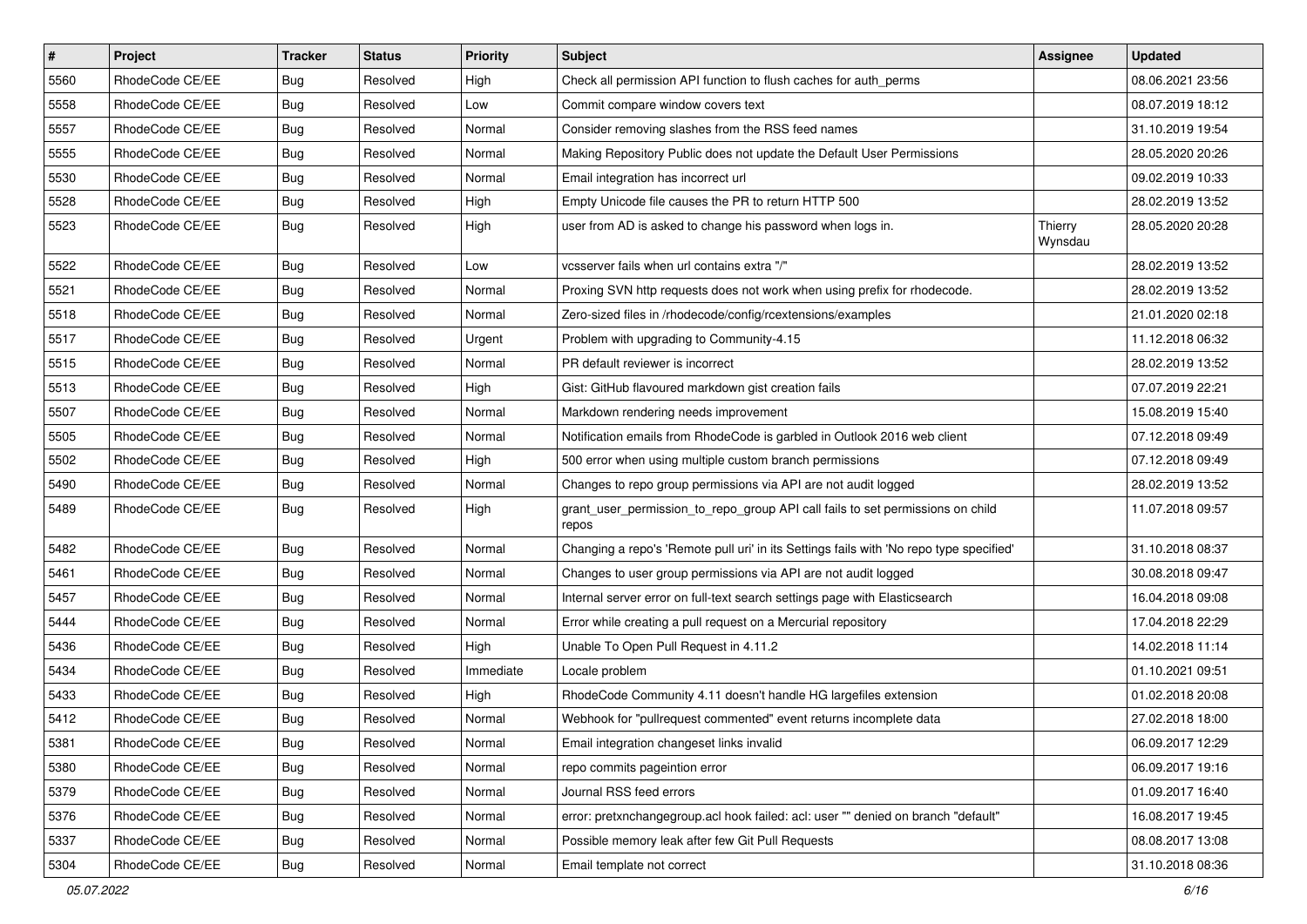| $\vert$ # | Project         | <b>Tracker</b> | <b>Status</b> | <b>Priority</b> | <b>Subject</b>                                                                                                       | <b>Assignee</b>              | <b>Updated</b>   |
|-----------|-----------------|----------------|---------------|-----------------|----------------------------------------------------------------------------------------------------------------------|------------------------------|------------------|
| 5297      | RhodeCode CE/EE | Bug            | Resolved      | Normal          | Locale fails on a SuSE system                                                                                        |                              | 31.10.2018 08:36 |
| 5277      | RhodeCode CE/EE | Bug            | Resolved      | Normal          | table id=user_list_table - Ajax error                                                                                |                              | 13.04.2017 01:04 |
| 5266      | RhodeCode CE/EE | Bug            | Resolved      | Normal          | Validate if changes in target branches get's propagated on Pull request updates                                      |                              | 05.04.2017 18:10 |
| 5259      | RhodeCode CE/EE | Bug            | Resolved      | Normal          | user-journal storage changes                                                                                         |                              | 12.04.2017 00:04 |
| 5213      | RhodeCode CE/EE | <b>Bug</b>     | Resolved      | Normal          | Fixing Apache Proxy timeout issues                                                                                   |                              | 14.02.2017 09:44 |
| 5210      | RhodeCode CE/EE | Bug            | Resolved      | Normal          | webook problems                                                                                                      |                              | 13.02.2017 19:43 |
| 5164      | RhodeCode CE/EE | Bug            | Resolved      | Normal          | non-web calls are leaking session objects                                                                            |                              | 13.01.2017 01:30 |
| 4676      | RhodeCode CE/EE | Bug            | Resolved      | Normal          | Some admin passwords can make installation fail                                                                      |                              | 16.12.2016 16:16 |
| 4675      | RhodeCode CE/EE | Bug            | Resolved      | Normal          | Disk free inodes are displayed incorrectly                                                                           |                              | 13.12.2016 22:41 |
| 4306      | RhodeCode CE/EE | Bug            | Resolved      | Normal          | Issue to push file with character # on a SVN                                                                         |                              | 03.04.2017 16:44 |
| 4304      | RhodeCode CE/EE | Bug            | Resolved      | High            | Search: Internal Server Error                                                                                        |                              | 26.11.2016 16:26 |
| 4296      | RhodeCode CE/EE | Bug            | Resolved      | Normal          | [ee] Can not create pull requests with reviewers.                                                                    | Daniel D                     | 07.11.2016 21:17 |
| 4279      | RhodeCode CE/EE | Bug            | Resolved      | Normal          | re-captcha validation is broken                                                                                      | Martin<br>Bornhold           | 26.10.2016 22:27 |
| 4278      | RhodeCode CE/EE | Bug            | Resolved      | Normal          | [admin] Clicking the save button in admin -> settings -> issue tracker leads to<br>exception if no patterns entered. | Daniel D                     | 18.10.2016 13:38 |
| 4277      | RhodeCode CE/EE | Bug            | Resolved      | Normal          | [frontend] System info page does not work correctly in safari.                                                       | Martin<br>Bornhold           | 04.11.2016 12:08 |
| 4276      | RhodeCode CE/EE | Bug            | Resolved      | Normal          | System info page uses mercurial/git versions from RhodeCode instead of VCSServer                                     | Marcin<br>Kuzminski<br>[CTO] | 14.11.2016 21:19 |
| 4274      | RhodeCode CE/EE | <b>Bug</b>     | Resolved      | Normal          | 500 error when push big objects                                                                                      |                              | 13.02.2017 19:53 |
| 4273      | RhodeCode CE/EE | Bug            | Resolved      | Urgent          | GIT executable not seen by vcsserver                                                                                 | Martin<br>Bornhold           | 13.10.2016 15:45 |
| 4271      | RhodeCode CE/EE | Bug            | Resolved      | Normal          | Browsing new repository groups via SVN issue                                                                         | Martin<br>Bornhold           | 19.10.2016 11:11 |
| 4268      | RhodeCode CE/EE | Bug            | Resolved      | High            | [ee] default reviewers from changed lines is returning wrong values                                                  | Daniel D                     | 06.10.2016 14:35 |
| 4266      | RhodeCode CE/EE | Bug            | Resolved      | Normal          | Error 500 on integrations page after setting up Webhook                                                              |                              | 17.10.2016 15:35 |
| 4254      | RhodeCode CE/EE | Bug            | Resolved      | Normal          | [frontend] 500 Internal Server Error with i18n-ed pages                                                              | Lisa Quatmann                | 30.09.2016 14:38 |
| 4250      | RhodeCode CE/EE | Bug            | Resolved      | Normal          | Adding a reviewer into existing PR doesn't set a reason.                                                             | Marcin<br>Kuzminski<br>[CTO] | 07.10.2016 20:05 |
| 4247      | RhodeCode CE/EE | Bug            | Resolved      | Normal          | [vcs] Using current time as timestamp during archive creating leads to changing<br>hashes                            | Martin<br>Bornhold           | 28.09.2016 12:07 |
| 4233      | RhodeCode CE/EE | Bug            | Resolved      | High            | slack, git push problem                                                                                              | Daniel D                     | 26.09.2016 11:56 |
| 4224      | RhodeCode CE/EE | <b>Bug</b>     | Resolved      | Normal          | [docs] update docs re: removing old instances when switching editions                                                | Lisa Quatmann                | 11.10.2016 15:36 |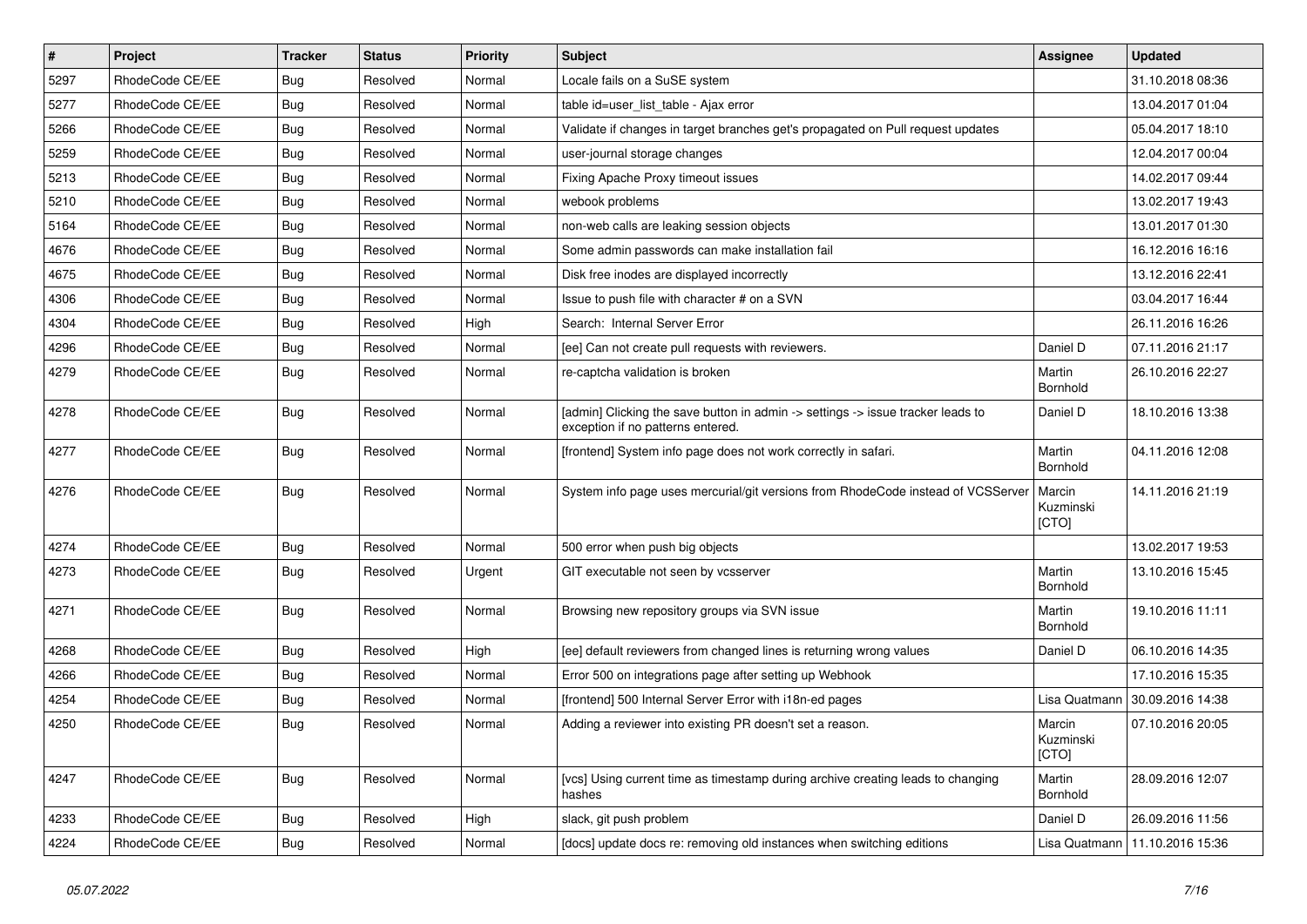| $\vert$ # | Project         | Tracker    | <b>Status</b> | <b>Priority</b> | <b>Subject</b>                                                                          | Assignee                     | <b>Updated</b>                   |
|-----------|-----------------|------------|---------------|-----------------|-----------------------------------------------------------------------------------------|------------------------------|----------------------------------|
| 4223      | RhodeCode CE/EE | Bug        | Resolved      | High            | [git, tags] annotated tags not appearing in UI                                          | Daniel D                     | 12.09.2016 06:12                 |
| 4206      | RhodeCode CE/EE | Bug        | Resolved      | High            | Error creating SVN groups                                                               |                              | 15.09.2016 13:24                 |
| 4199      | RhodeCode CE/EE | Bug        | Resolved      | High            | investigate: ongoing SSL problems when switching to 4.X from 3.X                        | Johannes<br>Bornhold         | 15.09.2016 13:14                 |
| 4184      | RhodeCode CE/EE | Bug        | Resolved      | High            | fix content INT overflow bug                                                            | Marcin<br>Kuzminski<br>[CTO] | 23.08.2016 10:31                 |
| 4178      | RhodeCode CE/EE | Bug        | Resolved      | Normal          | RhodeCode EE OVA VM wont run on a ESX 6.0 host                                          | Marcin<br>Kuzminski<br>[CTO] | 15.09.2016 13:25                 |
| 4173      | RhodeCode CE/EE | Bug        | Resolved      | Urgent          | [ce, ee] mysql recycle pool timeout not working                                         | Daniel D                     | 16.08.2016 22:02                 |
| 4166      | RhodeCode CE/EE | Bug        | Resolved      | Urgent          | [ce] Rhodecode crashing after MySQL error                                               |                              | 23.08.2016 23:35                 |
| 4155      | RhodeCode CE/EE | <b>Bug</b> | Resolved      | Low             | Date of Last Change is not displayed correctly                                          | Marcin<br>Kuzminski<br>[CTO] | 21.01.2020 02:20                 |
| 4121      | RhodeCode CE/EE | Bug        | Resolved      | Normal          | [ce, ee] server announcement has extra margin                                           | Lisa Quatmann                | 26.09.2016 14:00                 |
| 4091      | RhodeCode CE/EE | Bug        | Resolved      | Normal          | [ce, ee] Redmine integration blocks for 30 seconds if redmine server not available      | Daniel D                     | 15.07.2016 12:26                 |
| 4090      | RhodeCode CE/EE | Bug        | Resolved      | Normal          | test ticket                                                                             |                              | 09.03.2021 20:39                 |
| 4089      | RhodeCode CE/EE | Bug        | Resolved      | Normal          | svn repository does not exist                                                           |                              | 12.06.2018 12:29                 |
| 4065      | RhodeCode CE/EE | Bug        | Resolved      | Normal          | [ux, login] 404 on login after comment attempt                                          | Marcin<br>Kuzminski<br>[CTO] | 04.07.2016 00:40                 |
| 4036      | RhodeCode CE/EE | Bug        | Resolved      | Normal          | encrypted clone_uri can throw unicodeerror after key change                             | Marcin<br>Kuzminski<br>[CTO] | 27.06.2016 19:38                 |
| 3971      | RhodeCode CE/EE | Bug        | Resolved      | Normal          | [ce, vcs] Merge requests/Pull requests failing due to rebase problem                    | Johannes<br>Bornhold         | 19.07.2016 15:54                 |
| 3950      | RhodeCode CE/EE | Bug        | Resolved      | Normal          | [ce, ee] trying to merge pr against a deleted branch/bookmark breaks the pr page        | Martin<br>Bornhold           | 27.10.2016 16:12                 |
| 3555      | RhodeCode CE/EE | Bug        | Resolved      | Normal          | Then disabled repo location change the panel should explicitly state that it's disabled |                              | 25.04.2016 10:34                 |
| 3549      | RhodeCode CE/EE | Bug        | Resolved      | Normal          | [4.0.0 regression], file source links use last commit id instead of current commit id   | Marcin<br>Kuzminski<br>[CTO] | 21.04.2016 16:10                 |
| 3488      | RhodeCode CE/EE | Bug        | Resolved      | Normal          | [frontend, styling] update icon font                                                    |                              | Lisa Quatmann   04.10.2016 13:27 |
| 3357      | RhodeCode CE/EE | Bug        | Resolved      | Normal          | switch to sometimes fails to load files metadata                                        |                              | 30.03.2016 10:56                 |
| 2264      | RhodeCode CE/EE | <b>Bug</b> | Resolved      | Normal          | New user password change doesn't actually require a password change.                    |                              | 12.08.2016 16:01                 |
| 1404      | RhodeCode CE/EE | <b>Bug</b> | Resolved      | Normal          | clone of really huge git repo (4gb) causes pyro to explode                              |                              | 07.02.2017 14:52                 |
| 4092      | RhodeCode CE/EE | <b>Bug</b> | Feedback      | Normal          | [ce, ee] Redmine/JIRA integrations - smart commits                                      | Daniel D                     | 21.07.2016 12:59                 |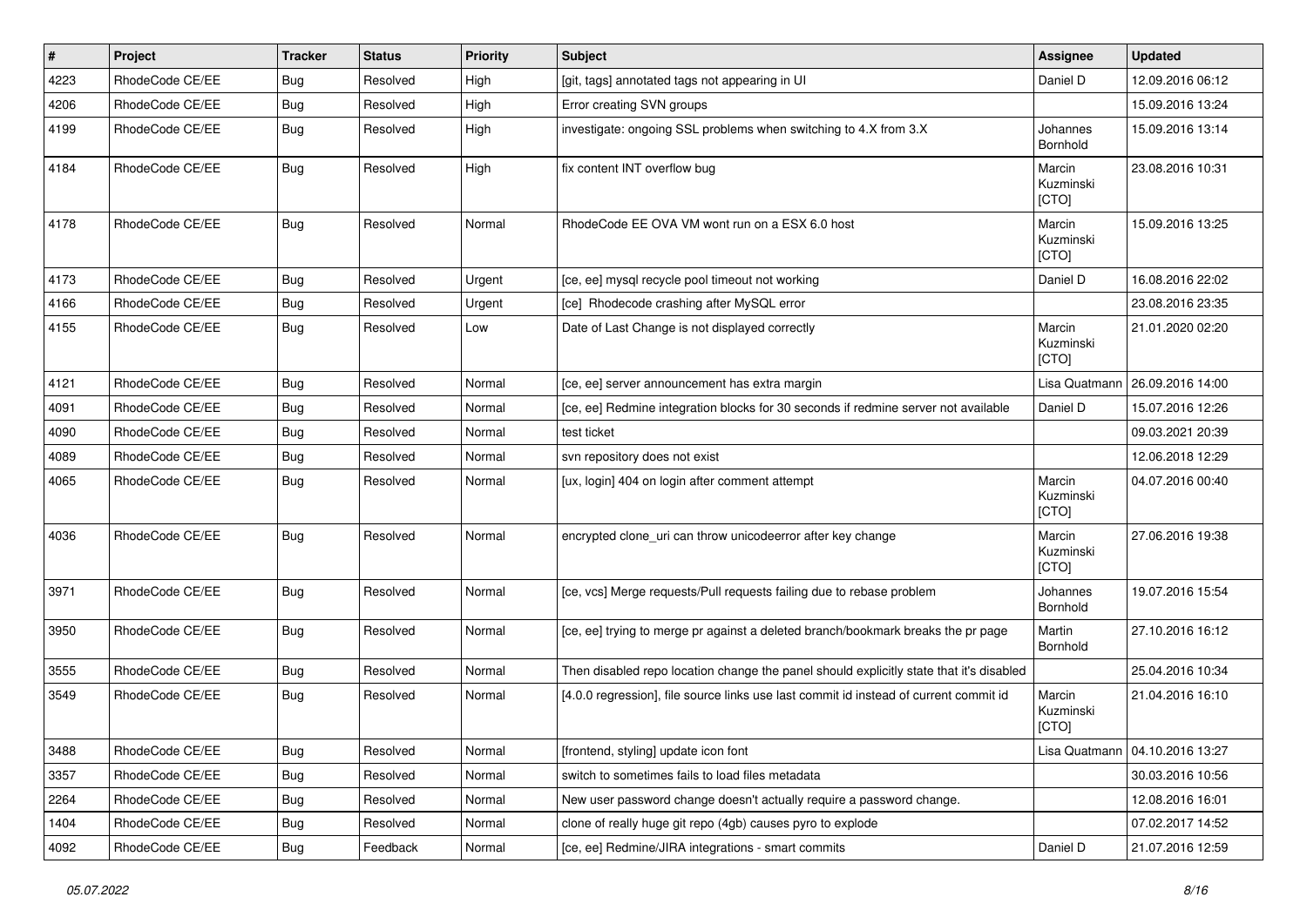| $\#$ | Project         | Tracker | <b>Status</b> | <b>Priority</b> | Subject                                                                                         | Assignee                     | <b>Updated</b>   |
|------|-----------------|---------|---------------|-----------------|-------------------------------------------------------------------------------------------------|------------------------------|------------------|
| 5653 | RhodeCode CE/EE | Feature | New           | Normal          | Extend SSH clone to support cloning by repo id.                                                 | Marcin<br>Kuzminski<br>[CTO] | 17.02.2021 12:58 |
| 5641 | RhodeCode CE/EE | Feature | New           | Normal          | "Add draft" / (x) button usability                                                              |                              | 30.11.2020 20:53 |
| 5638 | RhodeCode CE/EE | Feature | <b>New</b>    | Normal          | Add "Copy full url path" button                                                                 |                              | 05.02.2021 20:23 |
| 5637 | RhodeCode CE/EE | Feature | New           | Normal          | Clone URL templates - add per repository/namespace                                              |                              | 29.10.2020 09:38 |
| 5631 | RhodeCode CE/EE | Feature | New           | Normal          | Change target of PR                                                                             |                              | 31.07.2020 17:05 |
| 5617 | RhodeCode CE/EE | Feature | New           | Normal          | Allow PRs to non-head bookmarks                                                                 |                              | 20.05.2020 12:25 |
| 5613 | RhodeCode CE/EE | Feature | New           | Low             | Feature Request: Issue tracker link in new tab/window                                           |                              | 03.10.2021 23:25 |
| 5600 | RhodeCode CE/EE | Feature | New           | Normal          | Change default repository landing page                                                          |                              | 27.01.2021 01:04 |
| 5595 | RhodeCode CE/EE | Feature | New           | Normal          | Group code review mail notification                                                             |                              | 03.03.2020 10:17 |
| 5586 | RhodeCode CE/EE | Feature | New           | Normal          | @mention should be a link                                                                       |                              | 29.01.2020 11:46 |
| 5584 | RhodeCode CE/EE | Feature | New           | Normal          | "update pull request link" message on vcs client                                                |                              | 23.01.2020 10:32 |
| 5552 | RhodeCode CE/EE | Feature | New           | High            | PR dependency across repos                                                                      |                              | 22.06.2019 01:15 |
| 5548 | RhodeCode CE/EE | Feature | New           | Normal          | Initial Search API                                                                              | Peter Colledge               | 07.07.2019 22:21 |
| 5543 | RhodeCode CE/EE | Feature | New           | Normal          | Repo API should have equivalent get_repo_audit_logs() to User API call<br>get user_audit_logs() |                              | 26.02.2019 12:22 |
| 5511 | RhodeCode CE/EE | Feature | New           | Normal          | New feature to synchronize the fork with the remote repo from the summary page                  |                              | 13.11.2018 01:23 |
| 5504 | RhodeCode CE/EE | Feature | New           | Normal          | Buttons to copy commit hash and to expand the commit message in the repo<br>summary view        |                              | 26.10.2018 00:59 |
| 5441 | RhodeCode CE/EE | Feature | New           | Low             | Some files not parsed as XML files                                                              | Marcin<br>Kuzminski<br>[CTO] | 12.06.2018 12:23 |
| 5382 | RhodeCode CE/EE | Feature | New           | Normal          | Support for repository aliases                                                                  | Marcin<br>Kuzminski<br>[CTO] | 04.09.2017 15:17 |
| 5289 | RhodeCode CE/EE | Feature | New           | High            | Ability to Upload/Replace a file using the UI                                                   |                              | 22.09.2017 10:29 |
| 5278 | RhodeCode CE/EE | Feature | New           | Normal          | Require support for git repositories of the form git://                                         |                              | 13.04.2017 15:20 |
| 5273 | RhodeCode CE/EE | Feature | New           | Normal          | Comment status                                                                                  |                              | 07.04.2017 13:10 |
| 5271 | RhodeCode CE/EE | Feature | New           | Normal          | Private comments                                                                                |                              | 07.04.2017 12:01 |
| 5256 | RhodeCode CE/EE | Feature | New           | Normal          | Last repository access time.                                                                    |                              | 23.03.2017 16:34 |
| 4301 | RhodeCode CE/EE | Feature | New           | Normal          | [API] toggle force password reset in api for Idap users                                         |                              | 28.10.2016 15:43 |
| 4272 | RhodeCode CE/EE | Feature | New           | Normal          | Better SPAM protection                                                                          |                              | 12.10.2016 11:14 |
| 4232 | RhodeCode CE/EE | Feature | New           | Normal          | [ce, ee, pr, compare] redo diffs, support side by side diffs, html diffs                        | Daniel D                     | 25.10.2016 15:40 |
| 4226 | RhodeCode CE/EE | Feature | New           | Normal          | [settings, system info] add VCS and Channelstream status to System Info                         |                              | 14.09.2016 16:45 |
| 4222 | RhodeCode CE/EE | Feature | New           | Normal          | Configurable detection of READMEs                                                               |                              | 09.09.2016 10:05 |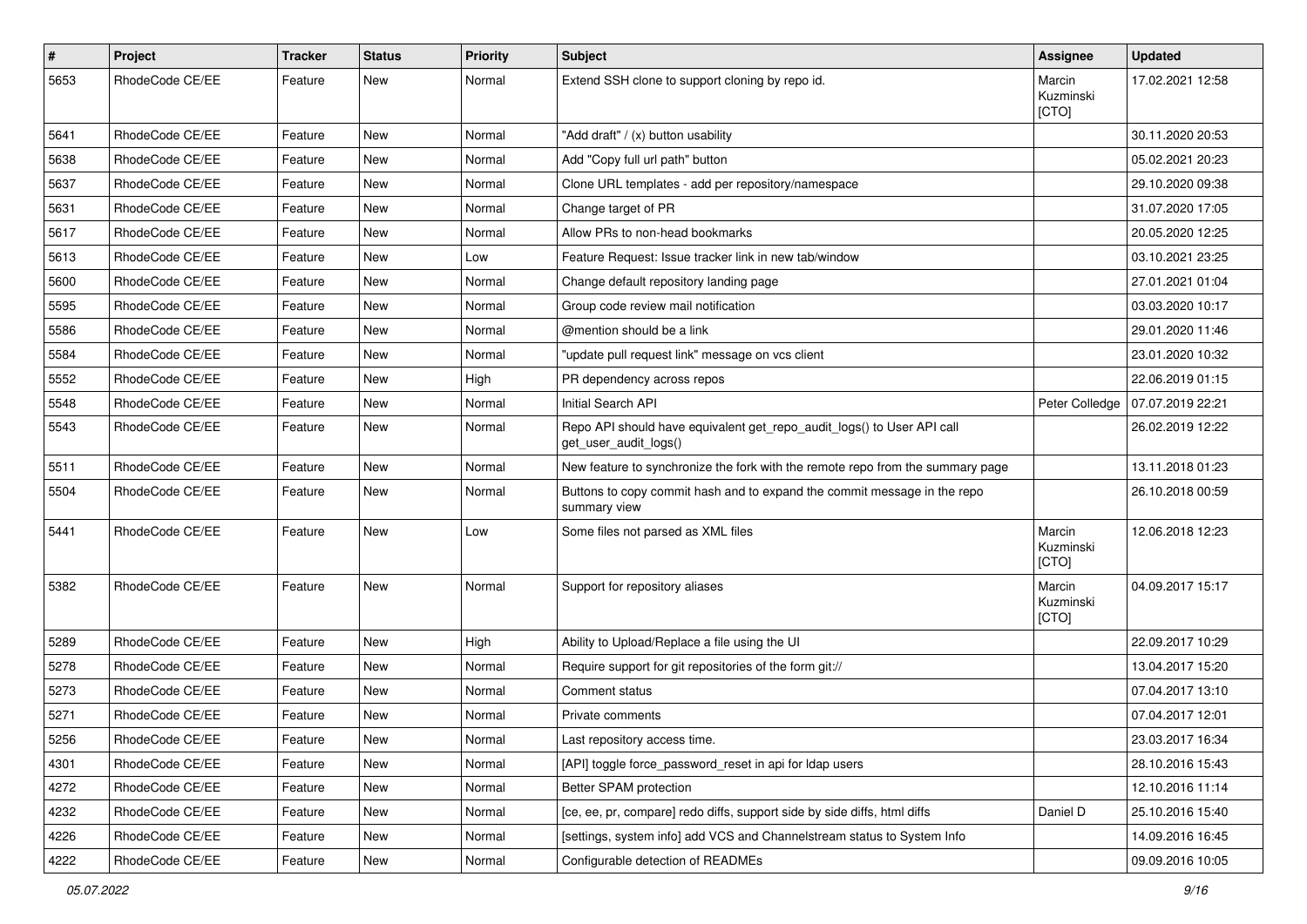| $\pmb{\#}$ | Project         | <b>Tracker</b> | <b>Status</b> | <b>Priority</b> | <b>Subject</b>                                                            | Assignee                     | <b>Updated</b>   |
|------------|-----------------|----------------|---------------|-----------------|---------------------------------------------------------------------------|------------------------------|------------------|
| 4213       | RhodeCode CE/EE | Feature        | New           | High            | Embed PostgreSQL database                                                 | Marcin<br>Kuzminski<br>[CTO] | 03.09.2016 23:45 |
| 4191       | RhodeCode CE/EE | Feature        | <b>New</b>    | Normal          | Add custom Image logo option to header                                    |                              | 22.08.2016 14:49 |
| 4182       | RhodeCode CE/EE | Feature        | <b>New</b>    | Normal          | add direct link from notification to corresponding PR                     |                              | 19.08.2016 12:35 |
| 4157       | RhodeCode CE/EE | Feature        | New           | Normal          | [integrations] Integrate with industry standard SW development tools      | Daniel D                     | 08.08.2016 12:55 |
| 4144       | RhodeCode CE/EE | Feature        | <b>New</b>    | Normal          | [ux] improve enable/disable of notifications                              |                              | 02.08.2016 17:19 |
| 4074       | RhodeCode CE/EE | Feature        | New           | Normal          | Edit review comment                                                       | Bartłomiej<br>Wołyńczyk      | 17.04.2018 21:51 |
| 4000       | RhodeCode CE/EE | Feature        | New           | Normal          | Make compare more functional                                              | Marcin<br>Kuzminski<br>[CTO] | 18.11.2017 19:11 |
| 3980       | RhodeCode CE/EE | Feature        | <b>New</b>    | Normal          | Add CI engine                                                             |                              | 05.06.2016 21:32 |
| 3979       | RhodeCode CE/EE | Feature        | <b>New</b>    | Normal          | Add kanban board                                                          |                              | 05.06.2016 21:20 |
| 3978       | RhodeCode CE/EE | Feature        | <b>New</b>    | Normal          | Add bug tracker                                                           |                              | 05.06.2016 21:20 |
| 3977       | RhodeCode CE/EE | Feature        | New           | Normal          | Wiki                                                                      |                              | 05.06.2016 21:11 |
| 3486       | RhodeCode CE/EE | Feature        | <b>New</b>    | Normal          | expose origin of permission in perm dict for users                        |                              | 06.06.2016 10:54 |
| 3472       | RhodeCode CE/EE | Feature        | New           | Normal          | Expose unified hooks that can be used in SSH backend                      |                              | 14.04.2016 17:54 |
| 3460       | RhodeCode CE/EE | Feature        | <b>New</b>    | Normal          | [ux, frontend] hide "show more" button when there is nothing more to show |                              | 11.04.2016 13:37 |
| 3455       | RhodeCode CE/EE | Feature        | New           | Normal          | [ux] commit message search should render entire commit message            |                              | 07.04.2016 17:50 |
| 3440       | RhodeCode CE/EE | Feature        | <b>New</b>    | Normal          | [design, ux] mock-up user interface for adding a branch/bookmark          |                              | 05.04.2016 09:21 |
| 3373       | RhodeCode CE/EE | Feature        | <b>New</b>    | Normal          | Allow to create Bookmarks and Branches from UI                            |                              | 05.04.2016 09:21 |
| 2882       | RhodeCode CE/EE | Feature        | <b>New</b>    | Normal          | Bulk comment submit                                                       |                              | 17.03.2016 17:50 |
| 1457       | RhodeCode CE/EE | Feature        | New           | Normal          | add allow permissions inheritance on repo groups                          |                              | 22.09.2017 10:27 |
| 148        | RhodeCode CE/EE | Feature        | New           | Normal          | [comments] Add per file and multiline comments in a changeset             |                              | 25.05.2016 10:20 |
| 5316       | RhodeCode CE/EE | Feature        | In Progress   | Normal          | UI should provide checkout URL for a SVN path                             |                              | 06.11.2017 21:59 |
| 4193       | RhodeCode CE/EE | Feature        | In Progress   | Normal          | Improve Filter Functionality in the Change Log                            | Marcin<br>Kuzminski<br>[CTO] | 22.09.2017 10:25 |
| 5643       | RhodeCode CE/EE | Feature        | Resolved      | Low             | jump to bottom of review                                                  |                              | 30.04.2021 08:53 |
| 5642       | RhodeCode CE/EE | Feature        | Resolved      | Normal          | pull request version column in commit list                                |                              | 30.04.2021 08:53 |
| 5635       | RhodeCode CE/EE | Feature        | Resolved      | Normal          | Remember column sorted by of the "Pull Requests You Participate In" table |                              | 30.11.2020 22:30 |
| 5615       | RhodeCode CE/EE | Feature        | Resolved      | Normal          | Misleading message in PR diff view "File was deleted in this version"     | Daniel D                     | 23.04.2020 17:40 |
| 5614       | RhodeCode CE/EE | Feature        | Resolved      | Normal          | Show context function name in hg diffs                                    |                              | 23.04.2020 13:43 |
| 5611       | RhodeCode CE/EE | Feature        | Resolved      | Normal          | Add information "is the pull request up to date?" in the PR page          |                              | 03.10.2021 23:24 |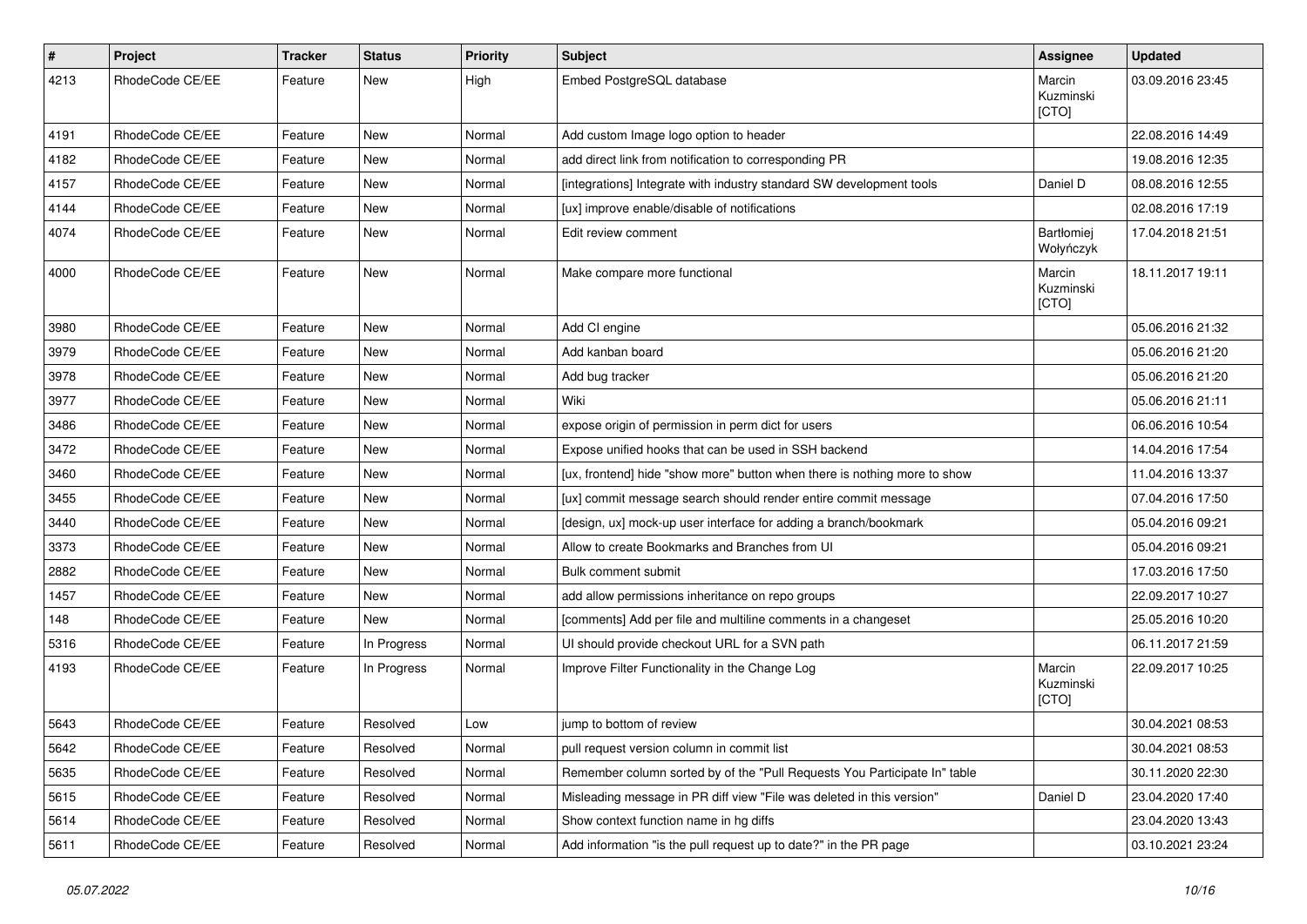| $\sharp$ | Project         | <b>Tracker</b> | <b>Status</b> | <b>Priority</b> | <b>Subject</b>                                                                                 | Assignee                     | <b>Updated</b>   |
|----------|-----------------|----------------|---------------|-----------------|------------------------------------------------------------------------------------------------|------------------------------|------------------|
| 5603     | RhodeCode CE/EE | Feature        | Resolved      | Normal          | Code search - highlight matching search terms                                                  |                              | 30.03.2020 11:16 |
| 5602     | RhodeCode CE/EE | Feature        | Resolved      | Normal          | Copy full path only copies partial                                                             | Daniel D                     | 30.03.2020 16:04 |
| 5601     | RhodeCode CE/EE | Feature        | Resolved      | Normal          | Default navigation should be by branch name not commit id                                      |                              | 04.06.2020 23:51 |
| 5585     | RhodeCode CE/EE | Feature        | Resolved      | Normal          | Minimize downtime on rccontrol upgrade                                                         |                              | 27.03.2020 09:45 |
| 5583     | RhodeCode CE/EE | Feature        | Resolved      | Normal          | rcextensions hook for pull request comment                                                     |                              | 23.04.2020 13:42 |
| 5581     | RhodeCode CE/EE | Feature        | Resolved      | Normal          | expose `send email` option in the HTTP API, for `comment commit` and<br>'comment_pull_request' | Daniel D                     | 29.01.2020 11:46 |
| 5574     | RhodeCode CE/EE | Feature        | Resolved      | Normal          | hg: Information for external hooks                                                             |                              | 30.07.2020 15:40 |
| 5536     | RhodeCode CE/EE | Feature        | Resolved      | Low             | Ability to disable server-side SSH key generation                                              |                              | 28.02.2019 13:52 |
| 5520     | RhodeCode CE/EE | Feature        | Resolved      | Normal          | Show the head commits shas when the merge is prevented due to multiple heads                   |                              | 28.02.2019 13:52 |
| 5469     | RhodeCode CE/EE | Feature        | Resolved      | Normal          | elastisearch > 2.x not supported ?                                                             |                              | 21.01.2020 02:19 |
| 5442     | RhodeCode CE/EE | Feature        | Resolved      | Low             | Preview of Jupyter notebooks                                                                   | Marcin<br>Kuzminski<br>[CTO] | 16.01.2019 16:33 |
| 5396     | RhodeCode CE/EE | Feature        | Resolved      | Normal          | Merge state with shadow repo should be created during pull request                             |                              | 12.10.2017 21:57 |
| 5368     | RhodeCode CE/EE | Feature        | Resolved      | Normal          | Mercurial: Close branch before merging it                                                      | Mathieu Cantin               | 21.01.2020 02:11 |
| 5321     | RhodeCode CE/EE | Feature        | Resolved      | Normal          | Audit logs                                                                                     |                              | 21.06.2017 12:49 |
| 5272     | RhodeCode CE/EE | Feature        | Resolved      | Normal          | Pull Request checklist                                                                         |                              | 21.01.2020 02:09 |
| 5187     | RhodeCode CE/EE | Feature        | Resolved      | Normal          | changelog dynamic loading of commits                                                           |                              | 12.06.2018 12:31 |
| 4267     | RhodeCode CE/EE | Feature        | Resolved      | Normal          | [ce, ee] jira tracker integration wildcard project key support                                 | Daniel D                     | 10.10.2016 20:13 |
| 4225     | RhodeCode CE/EE | Feature        | Resolved      | Normal          | [ce, ee] repo group integrations cascade to child repo groups                                  | Daniel D                     | 14.09.2016 11:12 |
| 4219     | RhodeCode CE/EE | Feature        | Resolved      | Normal          | [ce, ee] Add mandatory reviewers for pull requests                                             | Marcin<br>Kuzminski<br>[CTO] | 20.06.2017 15:23 |
| 4211     | RhodeCode CE/EE | Feature        | Resolved      | Normal          | [ce, ee] increase webhook flexibility                                                          | Marcin<br>Kuzminski<br>[CTO] | 20.06.2022 10:55 |
| 4207     | RhodeCode CE/EE | Feature        | Resolved      | Normal          | Support for obsolescence markers in changelog UI                                               |                              | 19.05.2017 16:14 |
| 4192     | RhodeCode CE/EE | Feature        | Resolved      | Normal          | [ce, ee] slack/hipchat integrations group commits by branch pushed                             |                              | 09.09.2016 19:01 |
| 4183     | RhodeCode CE/EE | Feature        | Resolved      | Normal          | Different roles for PR reviewers                                                               | Daniel D                     | 12.10.2020 23:13 |
| 4175     | RhodeCode CE/EE | Feature        | Resolved      | Normal          | [ce, ee] repo group integrations                                                               | Daniel D                     | 16.08.2016 20:00 |
| 4044     | RhodeCode CE/EE | Feature        | Resolved      | Normal          | Branch permissions                                                                             |                              | 30.08.2018 09:48 |
| 3999     | RhodeCode CE/EE | Feature        | Resolved      | Normal          | Add `send account information` to user creation page                                           |                              | 28.06.2016 15:22 |
| 3981     | RhodeCode CE/EE | Feature        | Resolved      | Normal          | Add cloud hosting like Gitlab, GitHub                                                          |                              | 02.03.2020 09:14 |
| 2817     | RhodeCode CE/EE | Feature        | Resolved      | Normal          | Make largefiles downloadable from the interface                                                |                              | 27.03.2017 14:04 |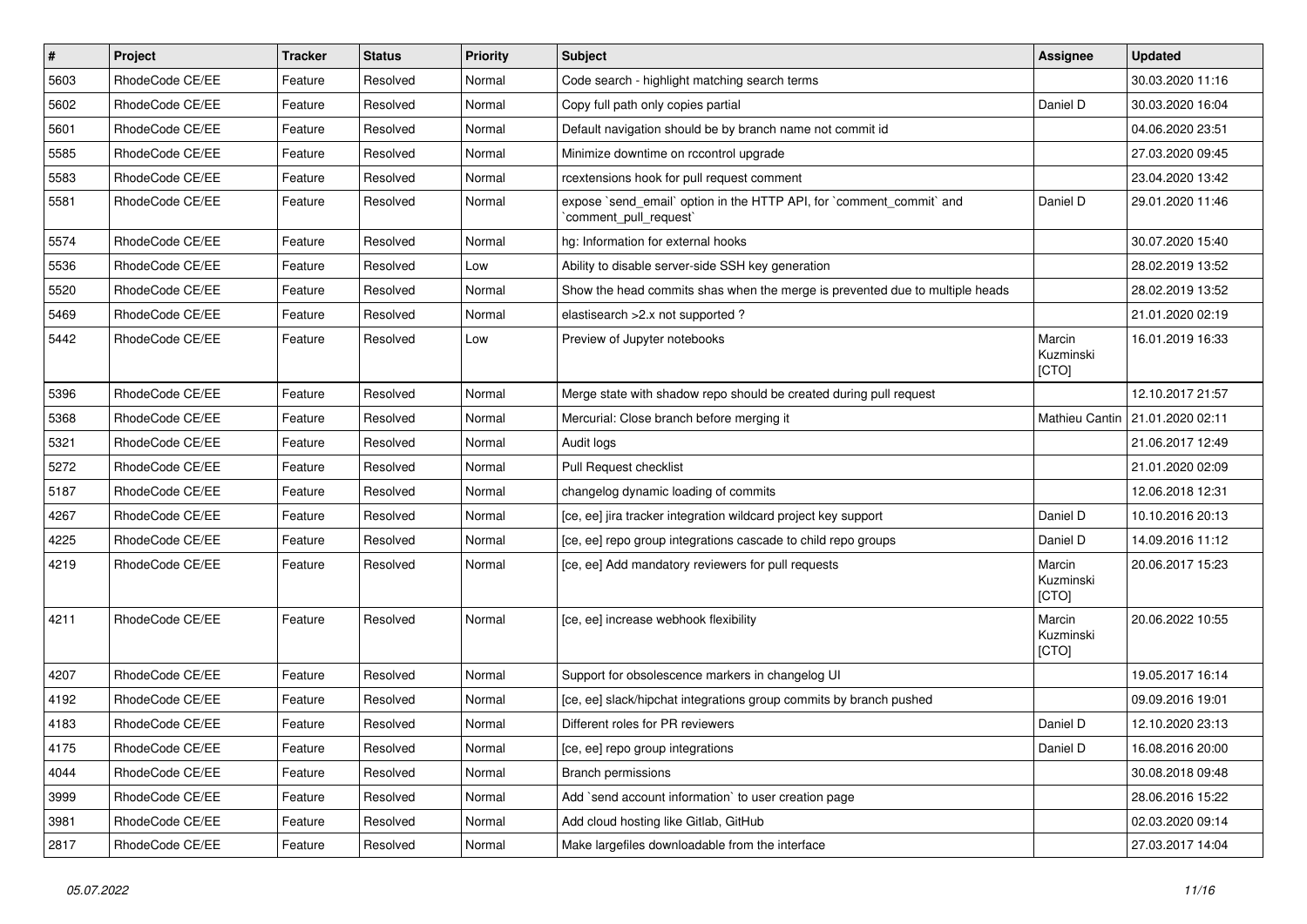| #    | <b>Project</b>  | <b>Tracker</b> | <b>Status</b> | <b>Priority</b> | <b>Subject</b>                                                                                                                    | <b>Assignee</b>           | <b>Updated</b>   |
|------|-----------------|----------------|---------------|-----------------|-----------------------------------------------------------------------------------------------------------------------------------|---------------------------|------------------|
| 1131 | RhodeCode CE/EE | Feature        | Resolved      | Normal          | Implement default reviewers for code review                                                                                       | Daniel D                  | 21.09.2016 18:28 |
| 1055 | RhodeCode CE/EE | Feature        | Resolved      | Normal          | [pr, vcs] Expose the shadow repository of a pull request                                                                          | Martin<br><b>Bornhold</b> | 26.10.2016 10:33 |
| 2539 | RhodeCode CE/EE | Feature        | Feedback      | Normal          | Recursive deletion of resources                                                                                                   |                           | 20.04.2016 08:52 |
| 5677 | RhodeCode CE/EE | Support        | <b>New</b>    | Normal          | PR cross merge                                                                                                                    |                           | 28.01.2022 16:59 |
| 5639 | RhodeCode CE/EE | Support        | New           | High            | 500 Internal Server Error   The server has either erred  after importing Database<br>from backup                                  |                           | 22.11.2020 09:15 |
| 5618 | RhodeCode CE/EE | Support        | <b>New</b>    | Normal          | Getting HTTP 502 Bad Gateway when trying to push (or clone) on a slow network                                                     |                           | 27.05.2020 21:56 |
| 5593 | RhodeCode CE/EE | Support        | <b>New</b>    | Normal          | <b>SSH</b> connections                                                                                                            |                           | 17.02.2020 16:18 |
| 5541 | RhodeCode CE/EE | Support        | New           | Normal          | <b>SVN Settings: Repository Patterns</b>                                                                                          |                           | 16.12.2019 15:35 |
| 5527 | RhodeCode CE/EE | Support        | <b>New</b>    | Normal          | API: expose human readable failure reason                                                                                         |                           | 30.01.2019 17:43 |
| 5503 | RhodeCode CE/EE | Support        | <b>New</b>    | Normal          | failed to upgrade to 4.13.3                                                                                                       |                           | 06.11.2018 18:28 |
| 5499 | RhodeCode CE/EE | Support        | <b>New</b>    | Normal          | ERROR [celery.worker.consumer.consumer] consumer: Cannot connect                                                                  |                           | 11.09.2018 08:39 |
| 5497 | RhodeCode CE/EE | Support        | New           | Normal          | hg push hangs                                                                                                                     |                           | 30.08.2018 22:15 |
| 5496 | RhodeCode CE/EE | Support        | New           | Normal          | database migration 4.11.6 mysql to 4.12.4 postgres                                                                                |                           | 27.08.2018 21:17 |
| 5495 | RhodeCode CE/EE | Support        | New           | Normal          | Idap to crowd users_groups sync source                                                                                            |                           | 10.09.2018 22:09 |
| 5491 | RhodeCode CE/EE | Support        | <b>New</b>    | Urgent          | Upgrade RhodeCode Community + VCSSERVER from 4.10.4 to 4.12.4, pull request<br>stop working with reviewers                        |                           | 30.08.2018 09:47 |
| 5484 | RhodeCode CE/EE | Support        | <b>New</b>    | Normal          | Setting up ssh, remote hg not found                                                                                               |                           | 06.07.2018 23:41 |
| 5468 | RhodeCode CE/EE | Support        | <b>New</b>    | Normal          | Check logic for updating last commit for repository groups                                                                        |                           | 30.08.2018 09:47 |
| 5394 | RhodeCode CE/EE | Support        | <b>New</b>    | Normal          | SVN to Git / Mercurial Migration                                                                                                  |                           | 03.10.2017 09:29 |
| 5269 | RhodeCode CE/EE | Support        | <b>New</b>    | Normal          | Upgrade from RC EE 3.7.1 to RC EE 4.x                                                                                             |                           | 29.06.2017 19:36 |
| 5255 | RhodeCode CE/EE | Support        | <b>New</b>    | Normal          | I can't access issues created by me from mail                                                                                     |                           | 04.04.2017 11:28 |
| 4303 | RhodeCode CE/EE | Support        | <b>New</b>    | Normal          | rhodecode instance                                                                                                                |                           | 08.11.2016 16:32 |
| 4252 | RhodeCode CE/EE | Support        | <b>New</b>    | Normal          | Backup & Recovery                                                                                                                 |                           | 07.10.2016 19:47 |
| 3364 | RhodeCode CE/EE | Support        | <b>New</b>    | High            | Allow Specifying the Commit Message for Pull Request Merges                                                                       |                           | 17.04.2018 21:51 |
| 3332 | RhodeCode CE/EE | Support        | <b>New</b>    | Normal          | LDAP settings page: Add button "test connection"                                                                                  |                           | 17.03.2016 10:23 |
| 3967 | RhodeCode CE/EE | Support        | In Progress   | Normal          | Server 500 error                                                                                                                  |                           | 11.08.2016 13:39 |
| 5609 | RhodeCode CE/EE | Support        | Resolved      | Normal          | Change git diff algorithm                                                                                                         |                           | 31.03.2020 22:08 |
| 5554 | RhodeCode CE/EE | Support        | Resolved      | Normal          | How to increase number of commits shown in pagination on dashboard and<br>changelog                                               |                           | 21.01.2020 02:08 |
| 5546 | RhodeCode CE/EE | Support        | Resolved      | Normal          | experiments with mercurial 4.9                                                                                                    |                           | 26.03.2019 09:23 |
| 5544 | RhodeCode CE/EE | Support        | Resolved      | Normal          | Use of authentication token with LDAP account results in account lockout when max<br>bad password attempts are configured in LDAP |                           | 27.02.2019 10:09 |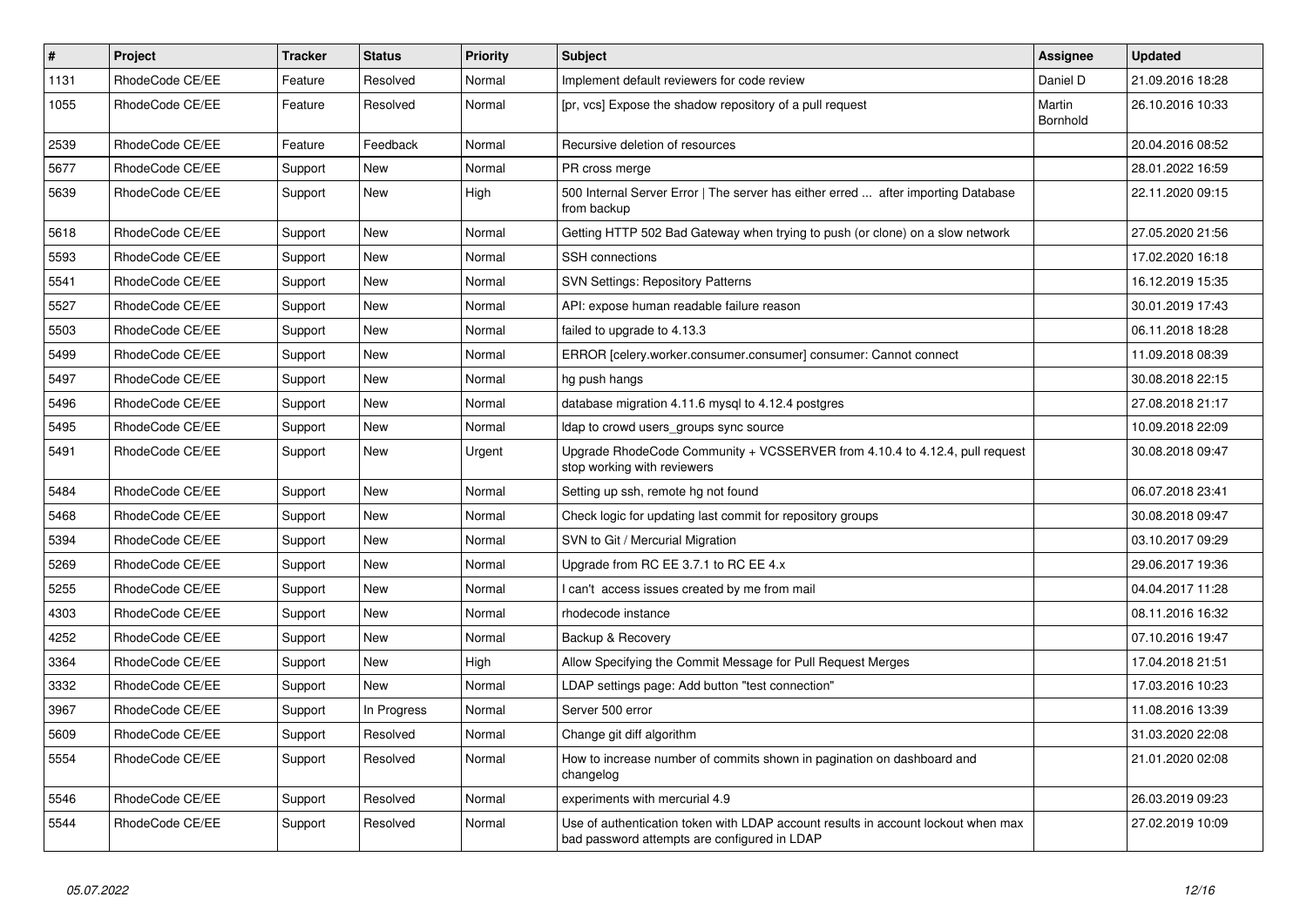| $\pmb{\#}$ | Project         | <b>Tracker</b> | <b>Status</b> | <b>Priority</b> | <b>Subject</b>                                                                            | <b>Assignee</b>         | <b>Updated</b>   |
|------------|-----------------|----------------|---------------|-----------------|-------------------------------------------------------------------------------------------|-------------------------|------------------|
| 5516       | RhodeCode CE/EE | Support        | Resolved      | High            | Cannot log into RhodeCode                                                                 | Thierry<br>Wynsdau      | 28.05.2020 20:28 |
| 5395       | RhodeCode CE/EE | Support        | Resolved      | Normal          | Svn protocols and performance                                                             |                         | 04.04.2019 18:08 |
| 5375       | RhodeCode CE/EE | Support        | Resolved      | Normal          | How do I configure "Go to" to just search repository names?                               |                         | 16.08.2017 18:00 |
| 4677       | RhodeCode CE/EE | Support        | Resolved      | High            | API get_repo_refs not working?                                                            |                         | 19.12.2016 11:46 |
| 4269       | RhodeCode CE/EE | Support        | Resolved      | Normal          | Allow flash messages to be permanently surpressed                                         | <b>Marcin Lulek</b>     | 14.10.2016 12:46 |
| 4244       | RhodeCode CE/EE | Support        | Resolved      | Normal          | mod_dav_svn template error when using auth_realm with spaces in it                        | Martin<br>Bornhold      | 28.09.2016 12:07 |
| 4243       | RhodeCode CE/EE | Support        | Resolved      | High            | Gist visibility update?                                                                   | Martin<br>Bornhold      | 27.09.2016 06:40 |
| 4227       | RhodeCode CE/EE | Support        | Resolved      | Normal          | VBScript files detected as text/plain - no syntax highlighting                            |                         | 14.09.2016 22:38 |
| 4081       | RhodeCode CE/EE | Support        | Resolved      | Normal          | Receiving server 500 error when trying to clone repo from windows client using<br>eclipse |                         | 12.07.2016 14:30 |
| 5404       | RhodeCode CE/EE | Task           | New           | Normal          | Add an option to detach review rules when deleting an user                                |                         | 22.11.2017 11:23 |
| 5400       | RhodeCode CE/EE | Task           | New           | Normal          | User group - subgroup support                                                             |                         | 06.11.2017 22:00 |
| 5270       | RhodeCode CE/EE | Task           | New           | Normal          | Comments updates                                                                          | Bartłomiej<br>Wołyńczyk | 17.04.2018 21:51 |
| 5200       | RhodeCode CE/EE | Task           | <b>New</b>    | Normal          | investigate search improvements                                                           |                         | 16.12.2019 16:04 |
| 4669       | RhodeCode CE/EE | Task           | New           | Normal          | disable pytest sugar on nix-build                                                         |                         | 01.12.2016 12:52 |
| 4312       | RhodeCode CE/EE | Task           | New           | Normal          | Storage location changes                                                                  |                         | 11.07.2017 13:31 |
| 4299       | RhodeCode CE/EE | Task           | New           | Normal          | TEMPLATE repo groups                                                                      |                         | 22.09.2017 10:26 |
| 4290       | RhodeCode CE/EE | Task           | New           | Normal          | Allow to transplant the review status to merged commits                                   |                         | 17.04.2018 21:50 |
| 4289       | RhodeCode CE/EE | Task           | New           | Low             | [ce, ee] clean up pygments lexer functions + handling                                     | Daniel D                | 21.10.2016 14:44 |
| 4246       | RhodeCode CE/EE | Task           | New           | Normal          | [ce, ee, vcs, git] add tests for annotated git tags                                       | Daniel D                | 13.02.2018 18:03 |
| 4234       | RhodeCode CE/EE | Task           | New           | Normal          | prepare and test RhodeCode VM image for AWS                                               | Marcin Lulek            | 11.07.2017 13:32 |
| 4216       | RhodeCode CE/EE | Task           | <b>New</b>    | Normal          | [ux, renderers] implement consistent rendering for text fields                            |                         | 06.09.2016 11:46 |
| 4197       | RhodeCode CE/EE | Task           | New           | Normal          | [ce, ee] get list of users with their permissions to a repository                         | Daniel D                | 22.09.2017 10:30 |
| 4179       | RhodeCode CE/EE | Task           | New           | Normal          | [ce, ee] refine perms summary list                                                        | Daniel D                | 14.09.2016 12:09 |
| 4163       | RhodeCode CE/EE | Task           | New           | Normal          | [ce, ee] celery refactor + upgrade                                                        |                         | 15.08.2016 12:32 |
| 4147       | RhodeCode CE/EE | Task           | New           | Normal          | [ce, ee, docs] Events documentation                                                       | Daniel D                | 15.08.2016 12:33 |
| 4120       | RhodeCode CE/EE | Task           | New           | Normal          | [ce] replace get_repo_nodes api                                                           | Daniel D                | 17.04.2018 21:49 |
| 4051       | RhodeCode CE/EE | Task           | New           | Normal          | [ux, renderering] Consistent formatting on text fields.                                   |                         | 22.09.2017 10:27 |
| 4045       | RhodeCode CE/EE | Task           | New           | Normal          | File permissions                                                                          |                         | 17.04.2018 21:49 |
| 3484       | RhodeCode CE/EE | Task           | New           | Normal          | oauth: reduce required permissions for 3rd party                                          |                         | 13.04.2016 12:33 |
| 3377       | RhodeCode CE/EE | Task           | New           | Normal          | extra fields types extensions                                                             |                         | 24.03.2016 15:23 |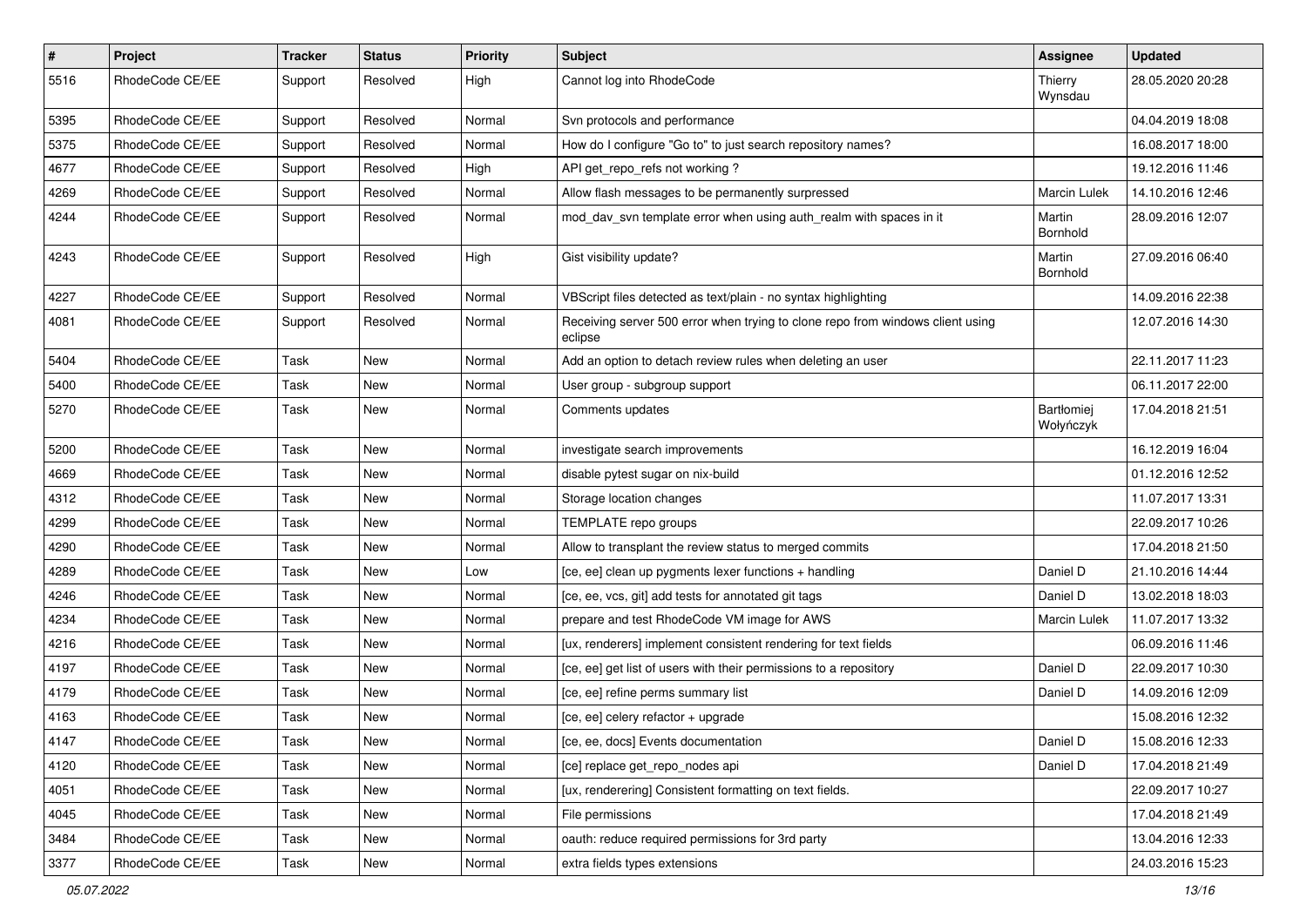| $\sharp$ | Project         | <b>Tracker</b> | <b>Status</b> | <b>Priority</b> | <b>Subject</b>                                                                                     | <b>Assignee</b>              | <b>Updated</b>   |
|----------|-----------------|----------------|---------------|-----------------|----------------------------------------------------------------------------------------------------|------------------------------|------------------|
| 3376     | RhodeCode CE/EE | Task           | New           | Normal          | Repo action plugins                                                                                |                              | 24.03.2016 15:21 |
| 3362     | RhodeCode CE/EE | Task           | <b>New</b>    | Normal          | auth-plugins, indicate visually that plugin is turned on but NOT enabled                           |                              | 22.03.2016 19:03 |
| 3261     | RhodeCode CE/EE | Task           | New           | Normal          | mousetrap.is bump to latest 1.5.X version                                                          |                              | 17.03.2016 12:52 |
| 3260     | RhodeCode CE/EE | Task           | <b>New</b>    | Normal          | api: expose get repo node method                                                                   |                              | 17.03.2016 12:56 |
| 2944     | RhodeCode CE/EE | Task           | <b>New</b>    | Normal          | Bump gunicorn to 19.4 version                                                                      |                              | 17.03.2016 12:58 |
| 2844     | RhodeCode CE/EE | Task           | <b>New</b>    | Normal          | Update Bcrypt to a maintained version                                                              |                              | 17.02.2018 20:37 |
| 3504     | RhodeCode CE/EE | Task           | In Progress   | Normal          | [routing] Move static assets under a common prefix                                                 |                              | 19.07.2016 12:27 |
| 5537     | RhodeCode CE/EE | Task           | Resolved      | Normal          | Add owner to create pull request API                                                               |                              | 28.02.2019 13:52 |
| 5391     | RhodeCode CE/EE | Task           | Resolved      | High            | Secure Email change                                                                                |                              | 17.04.2018 21:50 |
| 5386     | RhodeCode CE/EE | Task           | Resolved      | Normal          | Increase security for Email Change                                                                 | Marcin<br>Kuzminski<br>[CTO] | 17.02.2018 17:29 |
| 5343     | RhodeCode CE/EE | Task           | Resolved      | Normal          | SSH key management and SSH support                                                                 |                              | 18.08.2017 23:50 |
| 5326     | RhodeCode CE/EE | Task           | Resolved      | Normal          | Public usergroup profile                                                                           | Bartłomiej<br>Wołyńczyk      | 22.02.2018 15:44 |
| 5265     | RhodeCode CE/EE | Task           | Resolved      | Normal          | Enable phases support                                                                              |                              | 11.05.2017 11:10 |
| 5235     | RhodeCode CE/EE | Task           | Resolved      | Normal          | relative image support                                                                             |                              | 10.03.2017 23:37 |
| 5229     | RhodeCode CE/EE | Task           | Resolved      | Normal          | add support for https://clipboardjs.com/                                                           |                              | 21.01.2020 02:19 |
| 5225     | RhodeCode CE/EE | Task           | Resolved      | Normal          | add tag of author/contribitor to comments                                                          |                              | 11.05.2017 11:10 |
| 5221     | RhodeCode CE/EE | Task           | Resolved      | Normal          | Missing comment type in emails                                                                     |                              | 19.02.2017 21:46 |
| 5207     | RhodeCode CE/EE | Task           | Resolved      | Low             | Release 4.6.1                                                                                      |                              | 13.02.2017 18:04 |
| 5203     | RhodeCode CE/EE | Task           | Resolved      | Normal          | optimise large repos speed                                                                         |                              | 08.09.2017 16:10 |
| 5202     | RhodeCode CE/EE | Task           | Resolved      | Normal          | run git gc and git repack on GIT repos when we have a scheduler via celery in<br>pyramid           |                              | 04.12.2017 20:49 |
| 5201     | RhodeCode CE/EE | Task           | Resolved      | Normal          | API: implement describe-methods                                                                    |                              | 13.02.2017 15:57 |
| 5198     | RhodeCode CE/EE | Task           | Resolved      | Normal          | remove pyro4 from enterprise                                                                       |                              | 07.02.2017 19:28 |
| 5184     | RhodeCode CE/EE | Task           | Resolved      | Normal          | bump pyramid to 1.7.X                                                                              |                              | 06.02.2017 21:50 |
| 5150     | RhodeCode CE/EE | Task           | Resolved      | Normal          | Password reset promts in my account should be hidden in accounts that are not of<br>type rhodecode | Marcin<br>Kuzminski<br>[CTO] | 02.01.2017 16:34 |
| 4678     | RhodeCode CE/EE | Task           | Resolved      | Normal          | Release 4.5.2                                                                                      |                              | 19.12.2016 17:32 |
| 4670     | RhodeCode CE/EE | Task           | Resolved      | Normal          | Release 4.5.1                                                                                      | Marcin<br>Kuzminski<br>[CTO] | 06.12.2016 21:13 |
| 4666     | RhodeCode CE/EE | Task           | Resolved      | Normal          | Bump git and mercurial to latest versions                                                          |                              | 02.12.2016 19:01 |
| 4311     | RhodeCode CE/EE | Task           | Resolved      | Normal          | Diffs feedback                                                                                     | Daniel D                     | 26.11.2016 14:10 |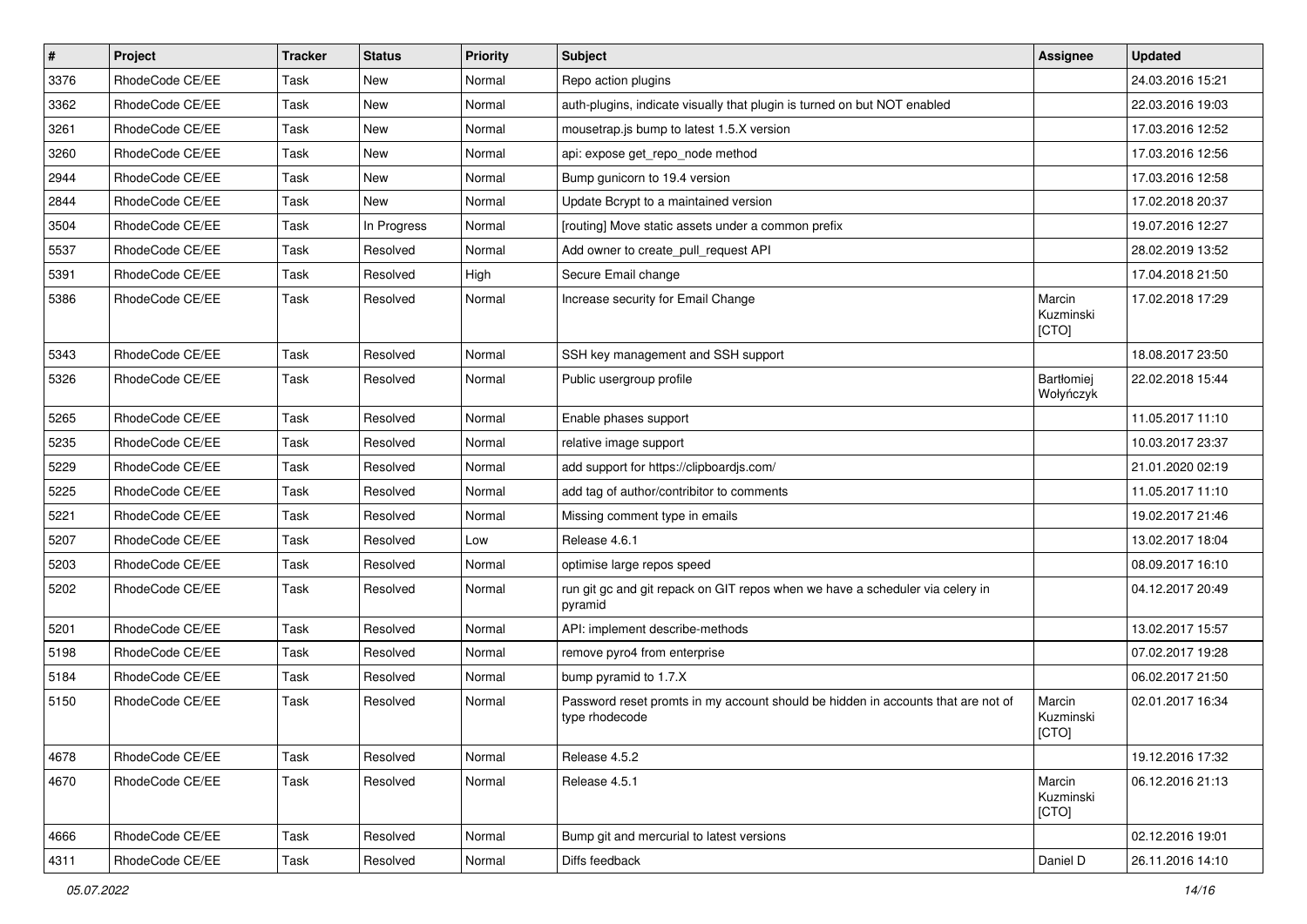| $\vert$ # | Project         | <b>Tracker</b> | <b>Status</b> | <b>Priority</b> | <b>Subject</b>                                                                                        | Assignee                            | <b>Updated</b>   |
|-----------|-----------------|----------------|---------------|-----------------|-------------------------------------------------------------------------------------------------------|-------------------------------------|------------------|
| 4305      | RhodeCode CE/EE | Task           | Resolved      | Normal          | Meta-tagging could be excluded from limit                                                             |                                     | 09.11.2016 19:27 |
| 4297      | RhodeCode CE/EE | Task           | Resolved      | Normal          | redo the my-pull-requests page to use the datagrid                                                    | Marcin<br>Kuzminski<br>[CTO]        | 01.11.2016 09:31 |
| 4288      | RhodeCode CE/EE | Task           | Resolved      | Normal          | [ce, ee] unify controllers that use diffs                                                             | Daniel D                            | 02.08.2017 11:41 |
| 4283      | RhodeCode CE/EE | Task           | Resolved      | Normal          | bump whoosh to 2.7.4 release                                                                          |                                     | 13.12.2016 21:08 |
| 4282      | RhodeCode CE/EE | Task           | Resolved      | Normal          | Add inode limit together with disk usage                                                              | Marcin<br>Kuzminski<br>[CTO]        | 19.10.2016 12:18 |
| 4281      | RhodeCode CE/EE | Task           | Resolved      | Normal          | Fix docs on To `increase database performance`                                                        | Marcin<br>Kuzminski<br><b>ICTOI</b> | 18.10.2016 16:39 |
| 4259      | RhodeCode CE/EE | Task           | Resolved      | Low             | Events, create post-create-user event                                                                 | Daniel D                            | 30.01.2017 20:11 |
| 4245      | RhodeCode CE/EE | Task           | Resolved      | Normal          | Convert control command to use http mode by default                                                   | Marcin<br>Kuzminski<br>[CTO]        | 14.10.2016 16:13 |
| 4238      | RhodeCode CE/EE | Task           | Resolved      | Normal          | default reviewers updates                                                                             | Daniel D                            | 06.10.2016 14:26 |
| 4237      | RhodeCode CE/EE | Task           | Resolved      | Normal          | Enable HTTP support                                                                                   | Martin<br>Bornhold                  | 12.10.2016 11:51 |
| 4235      | RhodeCode CE/EE | Task           | Resolved      | High            | Support GIT LFS server                                                                                |                                     | 23.03.2017 17:24 |
| 4203      | RhodeCode CE/EE | Task           | Resolved      | Normal          | Get rid of svn.proxy.parent_path_root, and replace it with reading storage location<br>from Database  | Martin<br><b>Bornhold</b>           | 22.09.2016 14:31 |
| 4202      | RhodeCode CE/EE | Task           | Resolved      | Normal          | Polish the 503.html page                                                                              | Daniel D                            | 30.08.2016 23:54 |
| 4194      | RhodeCode CE/EE | Task           | Resolved      | Normal          | move svn http backend out of labs into a real VCS settings                                            | Lisa Quatmann                       | 14.09.2016 23:16 |
| 4181      | RhodeCode CE/EE | Task           | Resolved      | Normal          | Integrations: allow root repos only integrations                                                      | Daniel D                            | 31.08.2016 17:44 |
| 4180      | RhodeCode CE/EE | Task           | Resolved      | Normal          | integrations: possible limit the updates sent                                                         | Daniel D                            | 22.08.2016 12:22 |
| 4169      | RhodeCode CE/EE | Task           | Resolved      | Normal          | re-architecture celery support                                                                        |                                     | 17.11.2017 19:21 |
| 4153      | RhodeCode CE/EE | Task           | Resolved      | Normal          | Optimize readme fetching by changing the system of readme detection                                   | Johannes<br>Bornhold                | 09.09.2016 10:17 |
| 4151      | RhodeCode CE/EE | Task           | Resolved      | Normal          | [packaging] Subversion to current 1.9.X                                                               |                                     | 09.09.2016 10:18 |
| 4140      | RhodeCode CE/EE | Task           | Resolved      | Normal          | Check middleware chain status, and Verify that special middleware is catching<br>exceptions correctly |                                     | 23.08.2016 12:13 |
| 4108      | RhodeCode CE/EE | Task           | Resolved      | Normal          | Release 4.2.2                                                                                         |                                     | 14.10.2016 13:08 |
| 4003      | RhodeCode CE/EE | Task           | Resolved      | Normal          | User personal repository groups improvements                                                          |                                     | 07.11.2016 16:12 |
| 3556      | RhodeCode CE/EE | Task           | Resolved      | Normal          | Disable and rename initial repo scan flag                                                             | Marcin<br>Kuzminski<br>[CTO]        | 22.04.2016 14:33 |